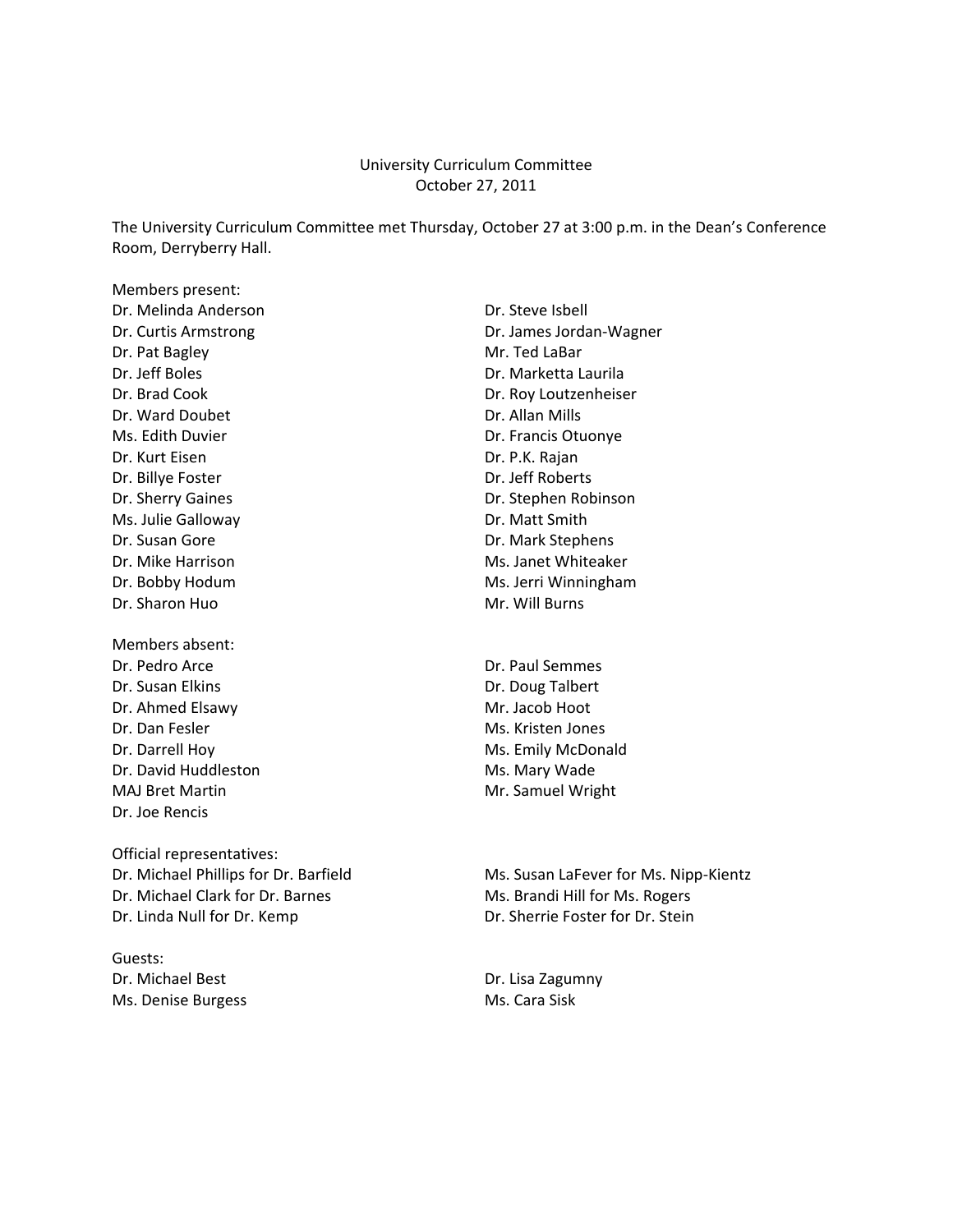# **SUMMARY OF PROCEEDINGS**

- 1. Approval of agenda as revised
- 2. Approval of September 22 minutes as revised
- 3. Approval of course addition, changes and curriculum changes for Child Development and Family Relations concentration (child life option) from the School of Human Ecology
- 4. Approval of course changes from the School of Human Ecology
- 5. Approval of course changes from the Department of Biology
- 6. Approval of course addition, deletion and curriculum change from the Department of Mathematics
- 7. Approval of course addition from the Department of History
- 8. Approval of curriculum change from the Department of History
- 9. Approval of curriculum and catalog changes from the Department of English and Communications
- 10. Approval of course deletion from the School of Agriculture
- 11. Approval of course additions from the School of Agriculture
- 12. Approval of curriculum corrections to AGRI/ATOU from the School of Agriculture
- 13. Approval of course addition from the School of Agriculture
- 14. Approval of curriculum addition, deletions and changes from the Department of Curriculum and Instruction
- 15. Approval of course addition and deletion from the Department of Curriculum and Instruction
- 16. Approval of curriculum change from the Department of Curriculum and Instruction
- 17. Approval of curriculum addition and deletion from the Department of Curriculum and Instruction
- 18. Approval of curriculum addition, deletion and change from the Department of Curriculum and Instruction
- 19. Approval of curriculum addition, deletion, and changes from the Department of Curriculum and Instruction
- 20. Approval of curriculum additions, deletion and change from the Department of Exercise Science, Physical Education and Wellness (Pre‐Physical Therapy Concentration)
- 21. Approval of curriculum additions, deletions and changes from the Department of Exercise Science, Physical Education and Wellness (Coaching & Sport Adm. Concentration)
- 22. Approval of curriculum changes from the Department of Exercise Science, Physical Education and Wellness (EXPW)
- 23. Approval of course additions, deletion, and changes from the Department of Exercise Science, Physical Education and Wellness (EXPW)
- 24. Approval of curriculum addition, deletions and changes from the Department of Exercise Science, Physical Education and Wellness (Fitness & Wellness Concentration)
- 25. Approval of curriculum additions, deletion, and change from the Department of Exercise Science, Physical Education and Wellness (Pre Occupational Therapy Concentration)
- 26. Reorganization of the Department of Music and Art Information Only
- 27. Approval of course and curriculum changes from the Department of Manufacturing and Industrial Technology
- 28. Approval of curriculum changes from the School of Agriculture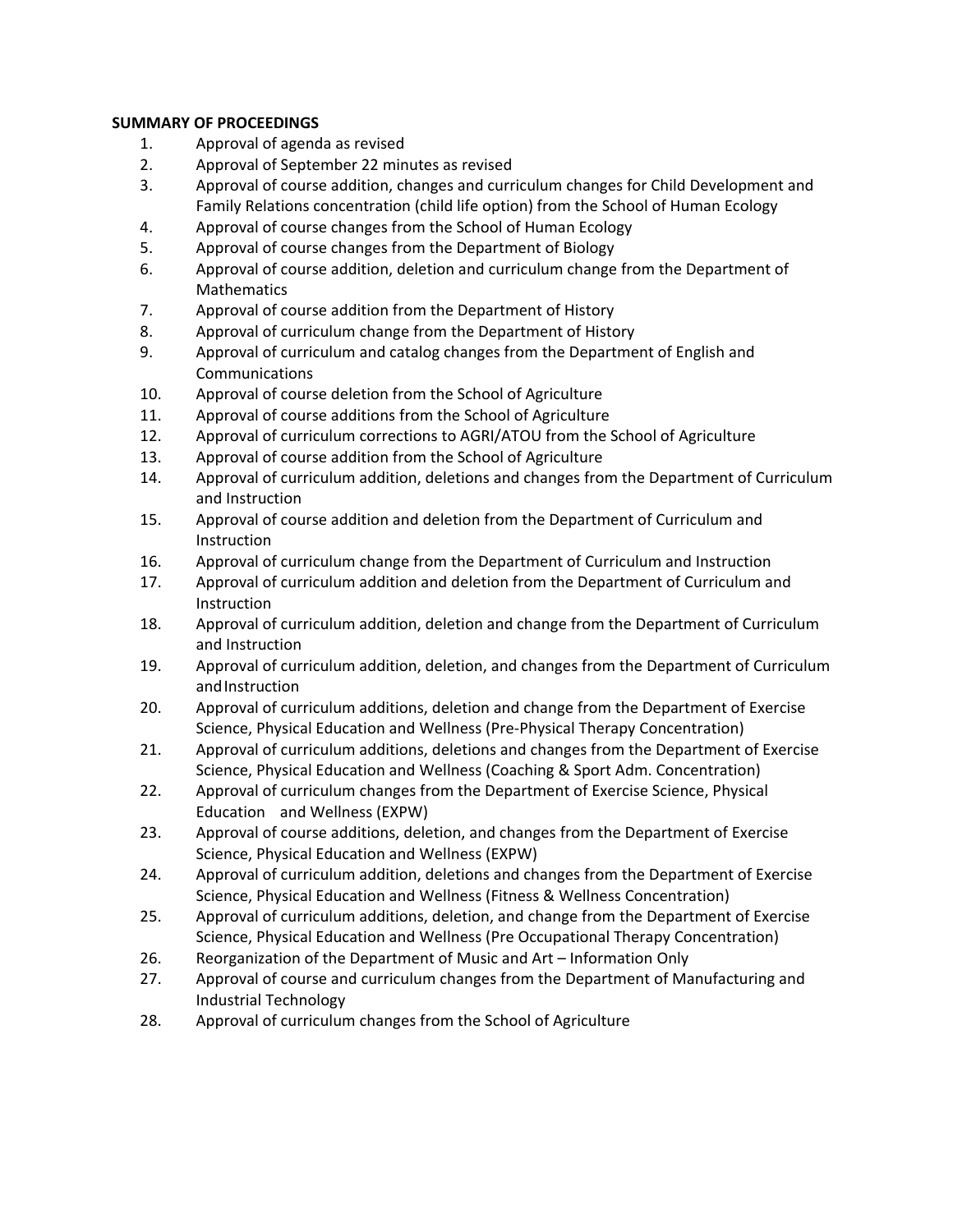#### **PROCEEDINGS**

#### **1. Approval of Agenda as Revised**

Dr. Laurila requested the agenda be revised to add a proposal from the School of Agriculture under Other Such Matters.

**Motion.** Dr. Loutzenheiser moved to approve the agenda as revised. The motion was seconded by Ms. Galloway and carried.

# **2. Approval of September 22 Minutes as Revised**

**Motion.** Mr. LaBar moved to approve the September 22 minutes. The motion was seconded by Dr. Robinson.

Ms. Winningham requested that the following corrections be made to the September minutes:

1) In the senior year curriculum, in the Human Resource Management Concentration from the Department of Decision Sciences and Management – delete "BMGT 4410"

2) In the Music-Vocal/General Licensure curriculum - change the footnote (number 1) from 128-hour curriculum to 123‐hour curriculum.

3) Correct a typo in course changes from the School of Agriculture – From: AGRN 2210 To: AGRN 3210, AGRN 3320 3220.

The motion carried with the changes accepted.

**3. Approval of Course Addition, Changes and Curriculum Changes from the School of Human Ecology** In a memorandum dated October 10, 2011, approval was requested for the following: **Course Changes in HEC‐CDFR**

# **Additions:**

HEC 2250. Child Life Theory and Practice. Lec. 3. Credit 3.

Introduction to the field of child life, the role of the child life specialist in healthcare, theory, professional practices, overview of Child Life Council and certification process

HEC 2550. Children in Health Care. Lec. 3. Credit 3.

Explore children and families' experiences and reactions to healthcare encounters. Meeting children and families psychosocial needs during healthcare experiences.

HEC 3550. Child Life Assessment of Children and Families. Lec. 3. Credit 3. Prerequisite: HEC 2250 and HEC 2550. Child Life assessment techniques for children and families in healthcare including groups of children, signs of stress, and documentation of assessment.

HEC 3560. Child Life Intervention Strategies. Lec. 2. Lab 1. Credit 3. Prerequisite: HEC 3550. Child Life clinical and play interventions to meet the needs of children and families during health care experiences.

HEC 3570. Child Life Practicum. Credit 1.

Prerequisite: HEC 3560. Applied service learning experience with children and families in a healthcare setting. Child Life clinical and play interventions to meet the needs of children and families during healthcare experiences.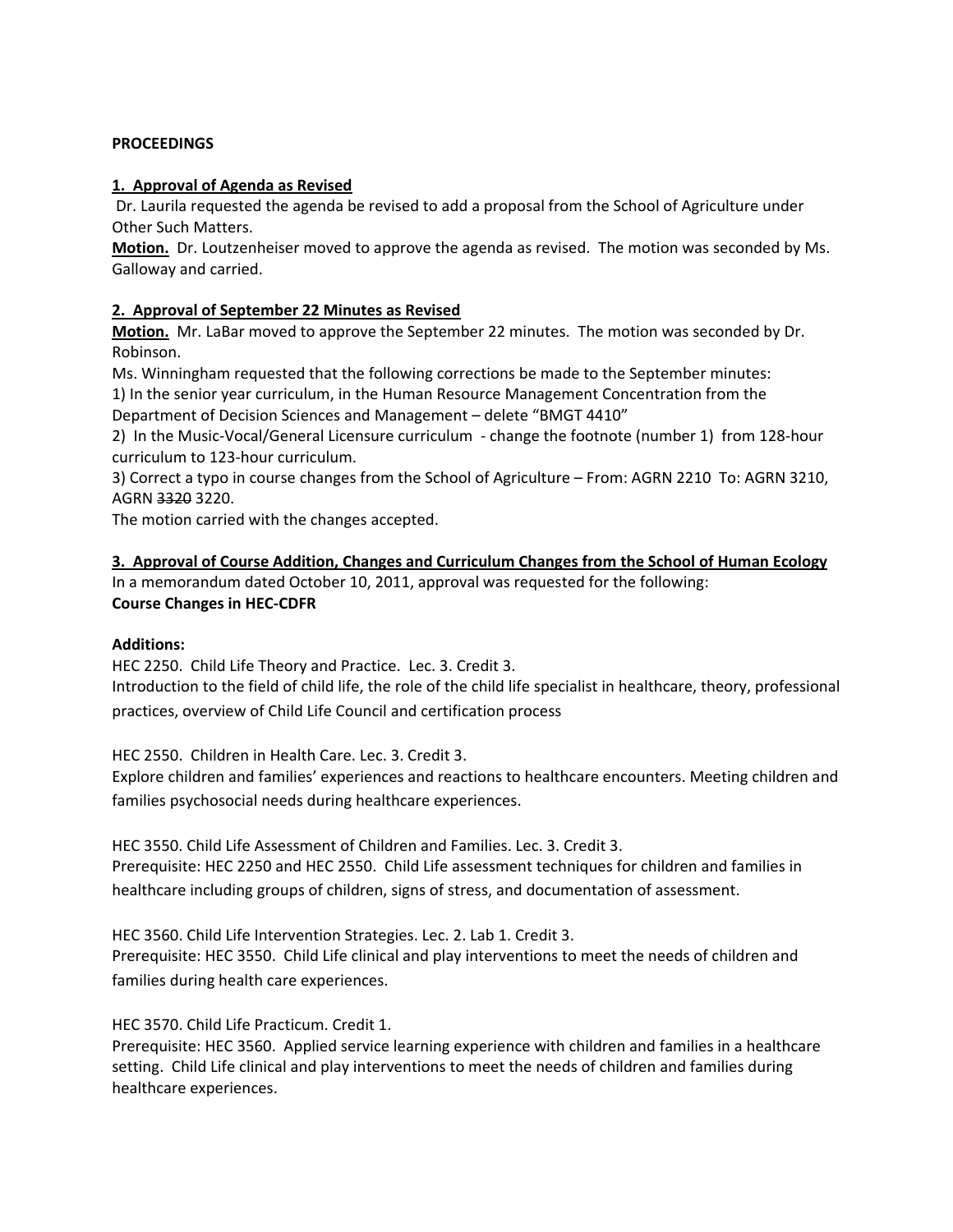HEC 4550. Professional Aspects of Child Life . Lec. 3. Credit 3.

Prerequisite: HEC 3560. Professionalism, program development including administration, and various roles of supervision within the field of Child Life in preparation for a Child Life internship and the national certification exam.

# **Course Change in HEC‐HEFO**

| From:<br>HEC 4992-Field Experience - Food Systems.    | Credit 3.                 |
|-------------------------------------------------------|---------------------------|
| To:<br>HEC 4995 - Field Experience - Food Systems     | Credit 6.                 |
| From:<br>HEC 4242 (5240)- Food Systems Administration | Lec. 3. Lab. 2. Credit 3. |
| To:<br>HEC 4242 (5240) - Food Systems Administration  | Lec. 3. Credit 3.         |

#### **Program Changes:**

#### **Human Ecology Major: Child Development and Family Relations Concentration – Child Life Option**

#### **Deletions**

CHEM 1210 Chemistry for the Life Sciences (4) HEC 1010 Life Span Development (3) HEC 1020 Social Intelligence (1) HEC 2031 Aspects of Dress (3) HEC 2041 Aspects of Housing (3) HEC 4990 Internship (3, 6, 8, 12) BIOL 3230 Health Science Microbiology (4) CFS 2400 Children with Special Needs (3) CFS 2410 Practicum: Young Children with Special Needs (1) EXPW 2150 Human Sexuality (3) ECSP 4300 Assessment of Young Children (3) MATH (3) PSY 4160 Abnormal Psychology (3) Directed Electives 9‐10

#### **Additions**

HEC Core\* (6‐7) HEC 2250 Child Life Theory and Practice (3) HEC 2550 Children in Health Care (3) HEC 3250 Parenting and Child Guidance (2) HEC 3550 Child Life Assessment of Children and Families (3) HEC 3560 Child Life Intervention Strategies (3) HEC 3570 Child Life Practicum (1) HEC 4550 Professional Aspects of Child Life (3) HEC Internship 12 MATH 1530 (3)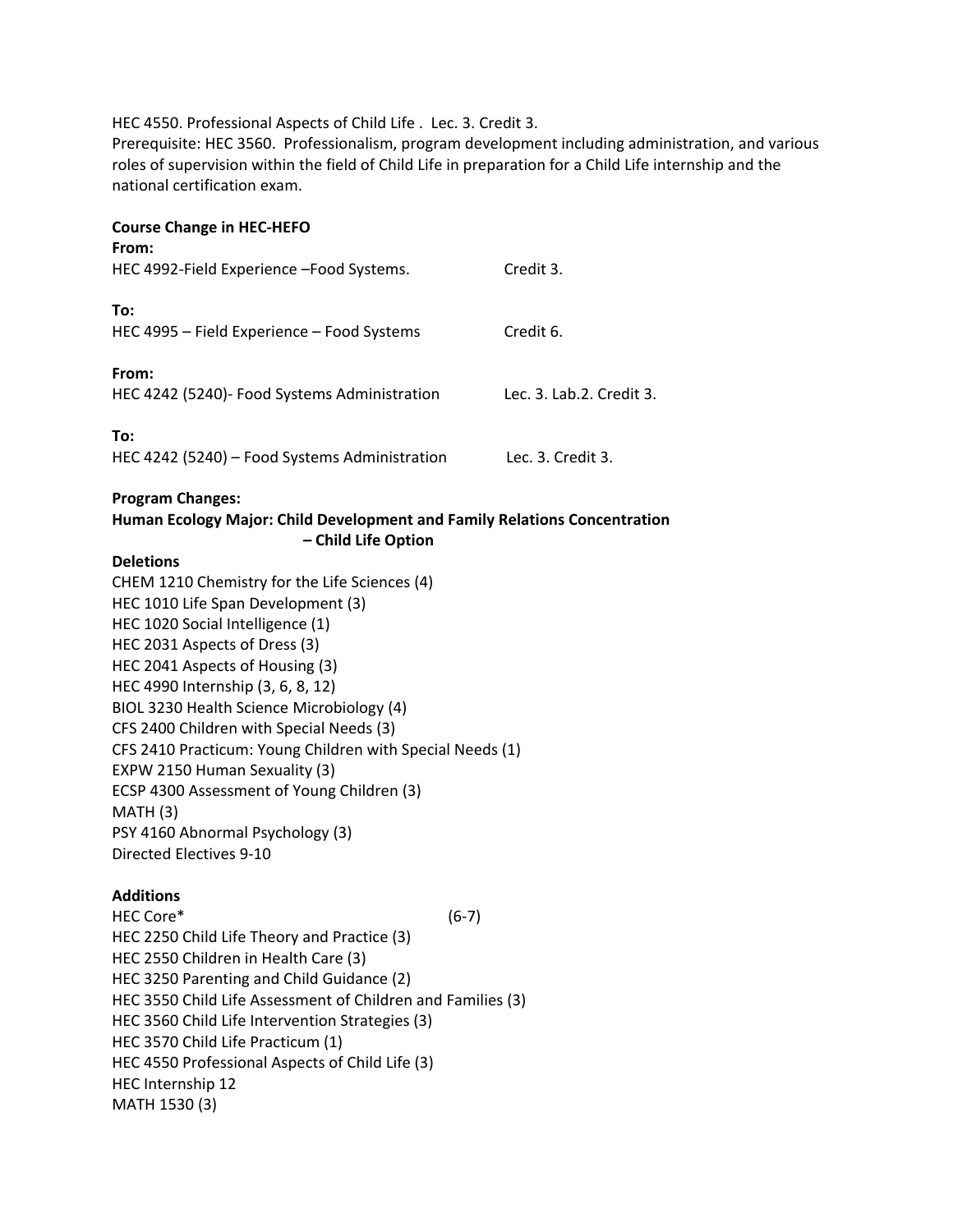# Electives 13‐14

\* HEC Core: If HEC 1030 was taken select 7 hours or if HEC 2020 was taken select 6 hours from the following courses:

HEC 1010 (3) HEC 1020 (1) HEC 2031 (3) HEC 2041 (3)

# **Human Ecology Major: Food, Nutrition, and Dietetics Concentration – Food Systems Administration Option**

**From:** HEC 4992 Field Experience ‐ Food Systems Credit: 3. and/or HEC 4993 Field Experience – Environmental Health Science Credit: 6 **TO** HEC 4995 Field Experience ‐ Food Systems Credit: 6.

#### **Catalog Change:**

**Human Ecology Major: Family and Consumer Sciences Education Concentration**

#### **From**

2010-2011 UG Catalog had the following note that did not get moved forward to the 2011-2012 UG **Catalog**

 $1$  Student working toward teacher certification must take HEC 4870, HEC 4880, HEC 4890 and must complete all requirements for admission to teacher education program.

# **To**

# **Change note to read as follows in the 2011‐2012 UG Catalog**

#### **Note:**

<sup>1</sup> Student working toward teacher certification must take HEC 4871, HEC 4872, HEC 4881, and HEC 4882 and must complete all requirements for admission to teacher education program. Students seeking non‐licensure HEED must take 22 credit hours including: HEC 4000 1 hour; HEC 4990 12 hours; and 3 hours of Upper Division Electives to total 9 hours.

**Motion.** Dr. Anderson moved to approve the proposal, with the requested corrections as reflected above, effective immediately. The motion was seconded by Dr. Gore and carried.

#### **4. Approval of course changes from the School of Human Ecology**

In a memorandum dated October 11, 2011, approval was requested for the following: **Course Changes**

**From: HEC 2300 ‐ Tailoring**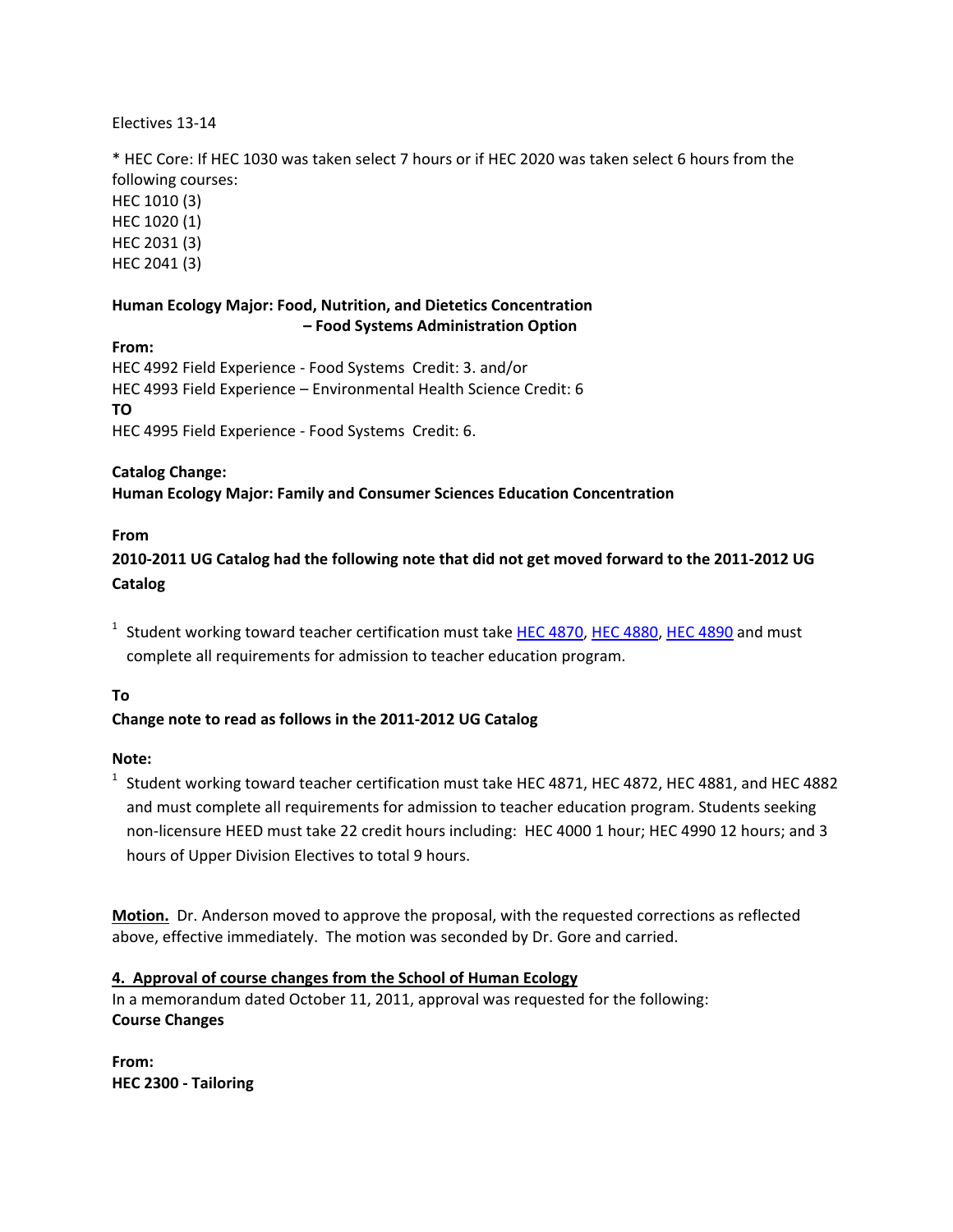Lec. 1. Lab. 4. Credit 3.

Prerequisite: HEC 1330 or Fine Arts major‐Fiber Arts concentration. Evaluation and use of tailoring techniques in the selection, fitting, and construction of garments.

# **To:**

# **HEC 2300 ‐ Tailoring**

Lec. 1. Lab. 4. Credit 3. Prerequisite: HEC 2032. Evaluation and use of tailoring techniques in the selection, fitting, and construction of garments.

# **From:**

#### **HEC 3300 ‐ Apparel Design**

Lec. 1. Lab. 4. Credit 3.

Prerequisite: HEC 1330 or Fine Arts major‐Fiber Arts concentration. Apparel design from sketching to pattern making to garment completion.

# **To:**

# **HEC 3300 ‐ Apparel Design**

Lec. 1. Lab. 4. Credit 3.

Prerequisite: HEC 2032. Apparel design from sketching to pattern making to garment completion.

**Motion.** Dr. Anderson moved to approve the changes effective immediately. The motion was seconded by Ms. Galloway and carried.

#### **5. Approval of Course Changes from the Department of Biology**

In a memorandum dated October 3, 2011, approval was requested for the following:

Course Changes: From: BIOL 2010 Human Anatomy and Physiology I Lec. 3, Lab. 2. Credit 4 Prerequisite: Sophomore Standing

To: BIOL 2010 Human Anatomy and Physiology I Lec. 3, Lab. 2. Credit 4 Prerequisite: None

**Motion.** Dr. Cook moved to approve the change effective Spring 2012. The motion was seconded by Dr. Foster and carried.

# **6. Approval of Course Addition, Deletion and Curriculum Change from the Department of Mathematics**

In a memorandum dated October 11, 2011, approval was requested for the following:

# Course Additions

The Department of Mathematics would like to replace its current MATH 2010 Elementary Matrix Algebra, 2 cr., with a new MATH 2010 Matrix Algebra, 3 cr. We would like to begin offering the new 3 credit hour version of the course in summer 2012.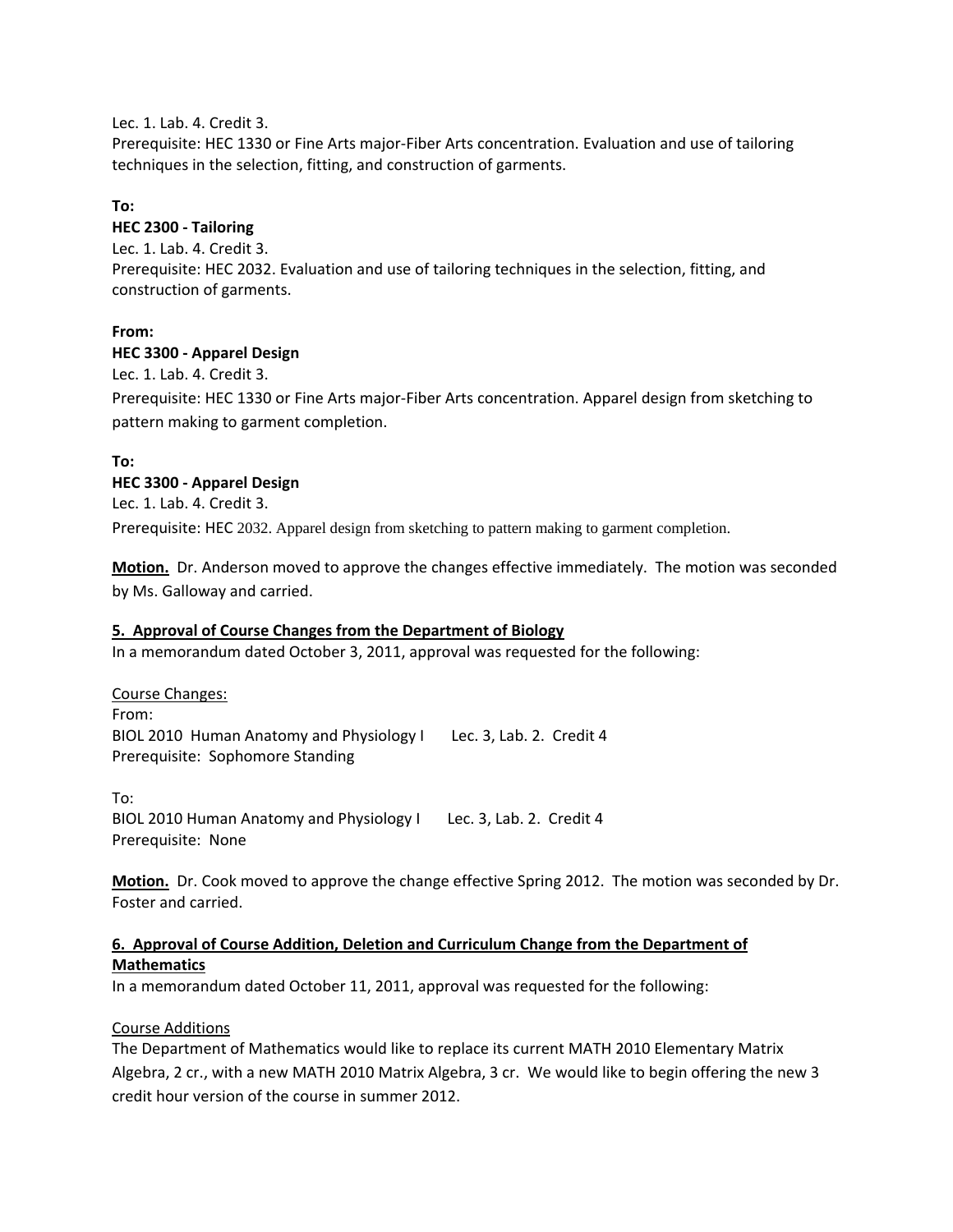# MATH 2010. Matrix Algebra. Lec. 3. Credit 3.

Prerequisite: C or better in MATH 1910. Systems of linear equations, matrix algebra, inverses, matrix factorizations, determinants, vector spaces and dimension, rank, linear transformations, eigenvalues and eigenvectors, inner product, orthogonal projections.

# Course Deletions

Delete the current MATH 2010 Elementary Matrix Algebra, 2 credit hour, from the catalog.

# Curriculum Changes

Replace MATH 2010 Elementary Matrix Algebra 2 cr. In the BS in Mathematics curriculum with MATH 2010 Matrix Algebra 3 cr. This will increase the required mathematics credit hours from 47 hours to 48 hours. The number of elective hours in the curriculum will be reduced from 32 hours to 31 credit hours to accommodate the additional required credit hour in MATH 2010.

**Motion.** Dr. Mills moved to approve the changes effective Fall 2012. The motion was seconded by Dr. Anderson and carried.

# **7. Approval of Course Addition from the Department of History**

In a memorandum dated August 31, 23011, approval was requested for the following:

# Course Addition

History 4940. History Internship. Credit 3; Intern Hours 110. Students develop specific skills in the research and/or the interpretation of history by working with archives, museums, historic sites, attorneys, and other relevant professionals. Prerequisites: 12 hours of history courses.

Dr. Roberts requested to renumber the new course as History 4940; to remove the word "program"; and to change the following sentence in the Sample Syllabus as follows: "(Internships may be taken once for upper division credit to fulfill the requirements of a BA/BS History degree and a second time as a general elective.)

**Motion.** Dr. Roberts moved to approve the addition as revised. The motion was seconded by Dr. Mills and carried.

# **8. Approval of Curriculum Change from the Department of History**

In a memorandum dated October 11, 2011, approval was requested for the following:

# Curriculum Change to B.A. and B.S. degree requirements for History: Add: PC 2500 (Communicating in the Professions) as an alternative option to Speech 2410 for both degrees.

**Motion.** Dr. Roberts move to approve the change effective immediately. The motion was seconded by Dr. Armstrong and carried.

# **9. Approval of Curriculum and Catalog Changes from the Department of English and Communications**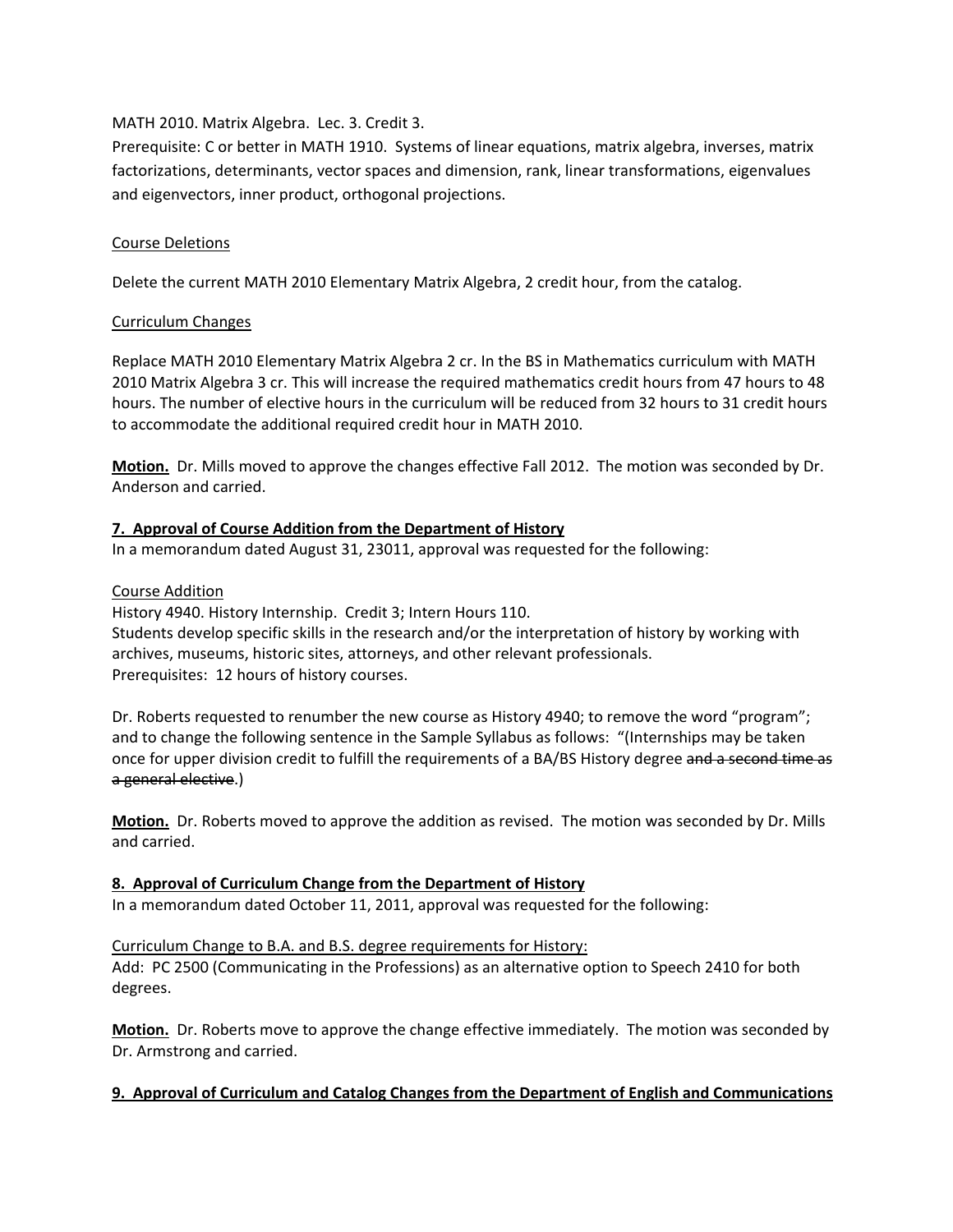In a memorandum dated September 26, 2011, approval was requested for the following:

#### Course Change:

Remove scheduling designations from the following courses. For example, omit where a course reads that it will be offered in the fall or spring, even or odd years.

JOUR 3350 Newspaper Production and Design JOUR 3740 Advertising Copy and Layout JOUR 3460 Introduction to Public Relations JOUR 3760 History and Law of Journalism JOUR 4360 (5360) Magazine Production and Design JOUR 4820 (5820) Advanced Reporting JOUR 4930 (5930) Advanced Copy Editing

# Curriculum Change:

Allow students to choose between JOUR 4830 Feature Writing and JOUR 4710 Literary Journalism in the senior year for both options in journalism.

**Motion.** Dr. Null, representing Dr. Kemp, moved to approve the changes effective immediately. The motion was seconded by Dr. Robinson and carried.

#### **10. Approval of Course Deletion from the School of Agriculture**

In a memorandum dated September 19, 2011, approval was requested for the following:

Course Deletion: AGHT 4510 (5510)

**Motion.** Dr. Foster moved to approve the deletion effective Spring 2012. The motion was seconded by Dr. Mills and carried.

# **11. Approval of Course Additions from the School of Agriculture**

In a memorandum dated October 18, 2011, approval was requested for the following:

# Course Additions:

AGRN (HEC ) 3610. Food Safety in Agritourism – Planning.—Spring. Lec. 2. Lab. 2. Credit 3. Introductory course in food safety as applied to the planning, production, and processing of cool season crops using experiential learning techniques. Food and farm safety regulations as related to the Agritourism industry. Students earn pesticide handler certification.

AGRN (HEC) 3620. Food Safety in Agritourism – Growing and Harvesting.—Summer. Lec. 2. Lab. 2. Credit 3.

Prerequisite: AGRN (HEC ) 3610. Further application of food and farm principles and regulations, with emphasis on planning, production, and processing of warm season crops. Students participate in dissemination of raw and processed products in various Agritourism settings.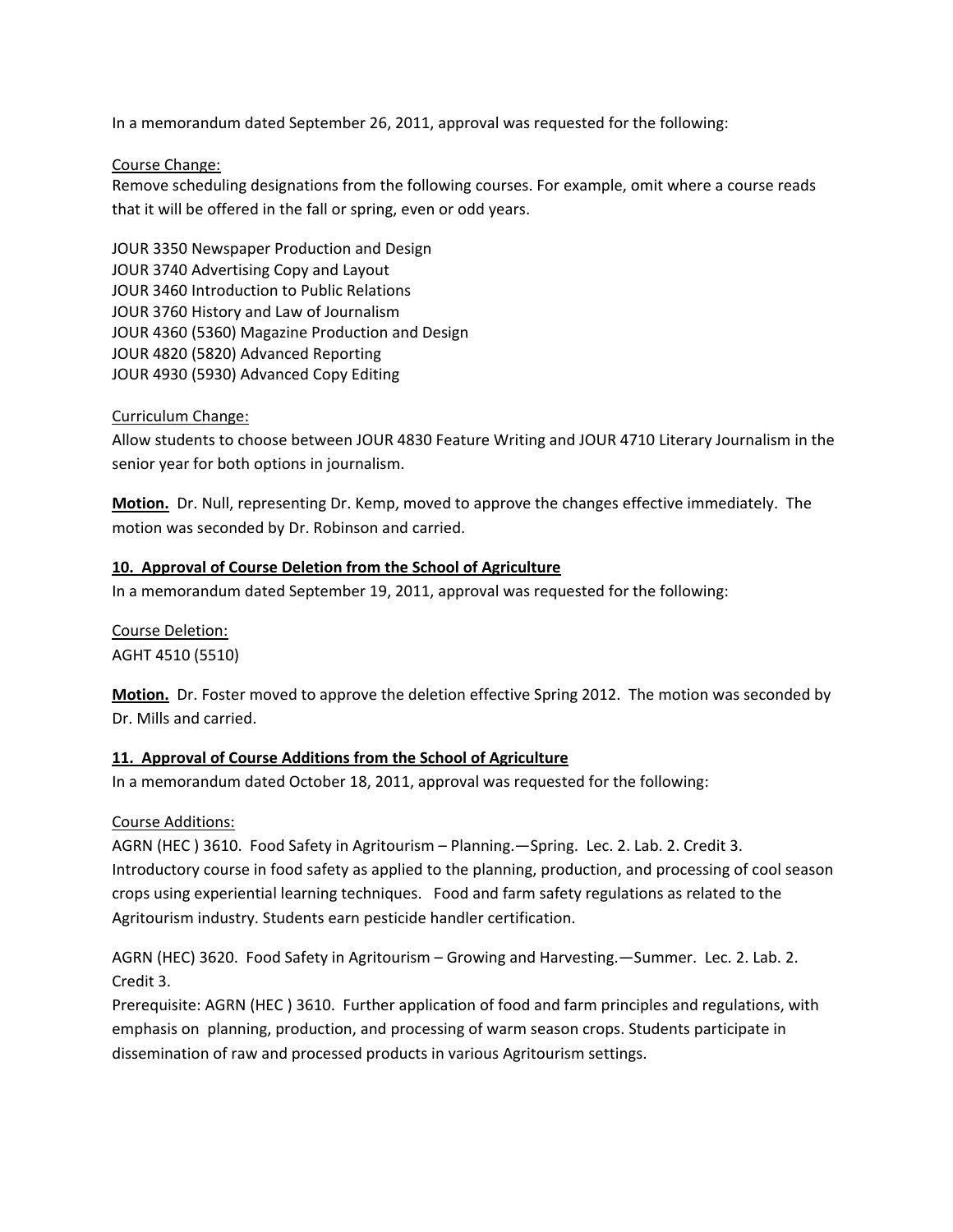AGRN (HEC) 3630. Food Safety in Agritourism ‐ Post‐Harvest—Fall. Lec. 2. Lab. 2. Credit 3. Prerequisite: AGRN (HEC) 3620. Emphasis on post harvest handling and storage of crops. Safe processing of agricultural products using traditional techniques. Students will demonstrate processing techniques in a variety of Agritourism settings

Dr. Huo questioned whether the lab hours should be shown as 2 instead of 1.

**Motion.** Dr. Foster moved to approve the additions , with the Lab hours changed from 1 to 2, to be effective Spring 2012. The motion was seconded by Dr. Anderson.

# **12. Approval of Curriculum Corrections to AGRI/ATOU from the School of Agriculture**

In a memorandum dated October 18, 2011, approval was requested for the following:

Deletions:

- 1. BIOL 1110 (4)
- 2. SOC 3720 (3)

# Additions:

- 1. CHEM 1020 (4)
- 2. AGET 2115 (1)
- 3. AGET 3115 (1)
- 4. AGET 3325 (1)
- 5. Elective (1)

# Replaced:

- 1. AGRN 2210 with AGRN 3210, 3220
- 2. AGBE 4930 with 4940

| Agriculture (46 hrs)          |                            |                |           |          | AGRI/ATOU (120 hrs)                |                         |                |
|-------------------------------|----------------------------|----------------|-----------|----------|------------------------------------|-------------------------|----------------|
| Animal<br><b>Science</b>      |                            | <b>HR</b><br>s | Grad<br>e | QPT<br>s |                                    |                         |                |
| 1200                          | Introductory Animal Sci    | 3              |           |          |                                    |                         |                |
| Agronomy                      |                            |                |           |          | English (9 hrs)                    |                         | <b>HR</b><br>s |
| 1100                          | <b>Plant Science</b>       | 3              |           |          | 1010                               | Writing I               | 3              |
| 3210                          | Soils                      | 3              |           |          | 1020                               | Writing II              | 3              |
| 3220                          | Soils Lab (co-requisite)   | 1              |           |          | 2130, 2230, or 2330                |                         | 3              |
| <b>Agritourism</b>            |                            |                |           |          | Mathematics (3-4 hrs) Select one   |                         |                |
| 1120                          | Intro to Agritourism       | 3              |           |          | 1130, 1530, 1630,<br>1830, or 1910 |                         |                |
| 3020                          | Agr/Heritage Based<br>Tour | 3              |           |          |                                    |                         |                |
| 4940                          | <b>ATOU Special Topics</b> | 3              |           |          |                                    |                         |                |
| <b>Agribusiness Economics</b> |                            |                |           |          | Chemistry (8 hrs)                  |                         |                |
| 2010                          | World Food & Society       | 3              |           |          | 1010                               | Intro to<br>Chemistry I | 4              |

| English (9 hrs)                    |                         | HR<br>s | Grad<br>е | QPT<br>s |  |  |
|------------------------------------|-------------------------|---------|-----------|----------|--|--|
| 1010                               | Writing I               | 3       |           |          |  |  |
| 1020                               | Writing II              | 3       |           |          |  |  |
| 2130, 2230, or 2330                |                         | 3       |           |          |  |  |
| Mathematics (3-4 hrs) Select one   |                         |         |           |          |  |  |
| 1130, 1530, 1630,<br>1830, or 1910 |                         |         |           |          |  |  |
|                                    |                         |         |           |          |  |  |
|                                    |                         |         |           |          |  |  |
| Chemistry (8 hrs)                  |                         |         |           |          |  |  |
| 1010                               | Intro to<br>Chemistry I | 4       |           |          |  |  |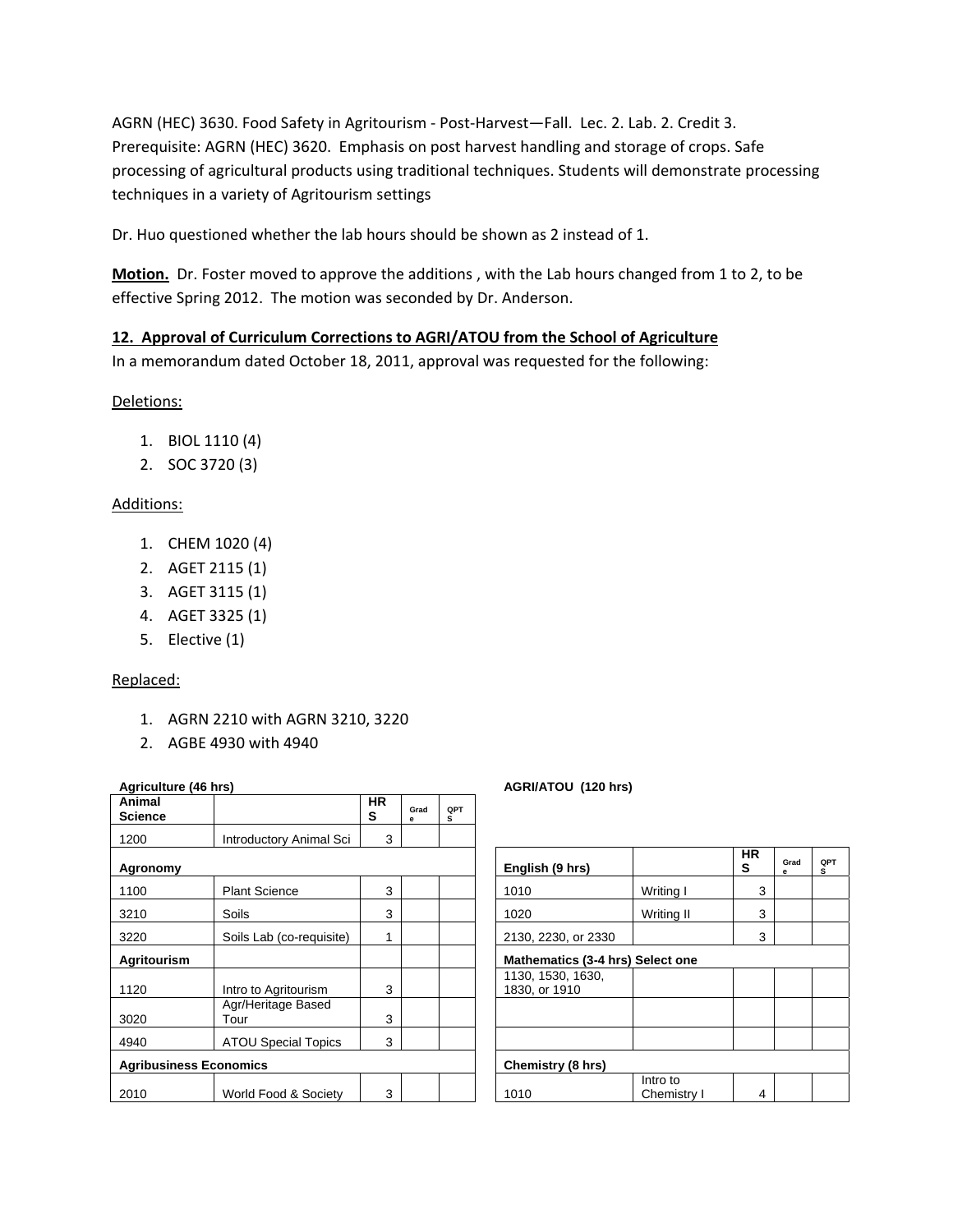**EXAMS REQUIRED FOR GRADUATION Senior Exit Exam** 

Motion. Dr. Foster moved to approve the corrections effective Spring 2012. The motion was seconded by Dr. Gaines.

Dr. Roberts stated that Tennessee History 2030 is not offered and suggested Tennessee Topics 3100 as a replacement.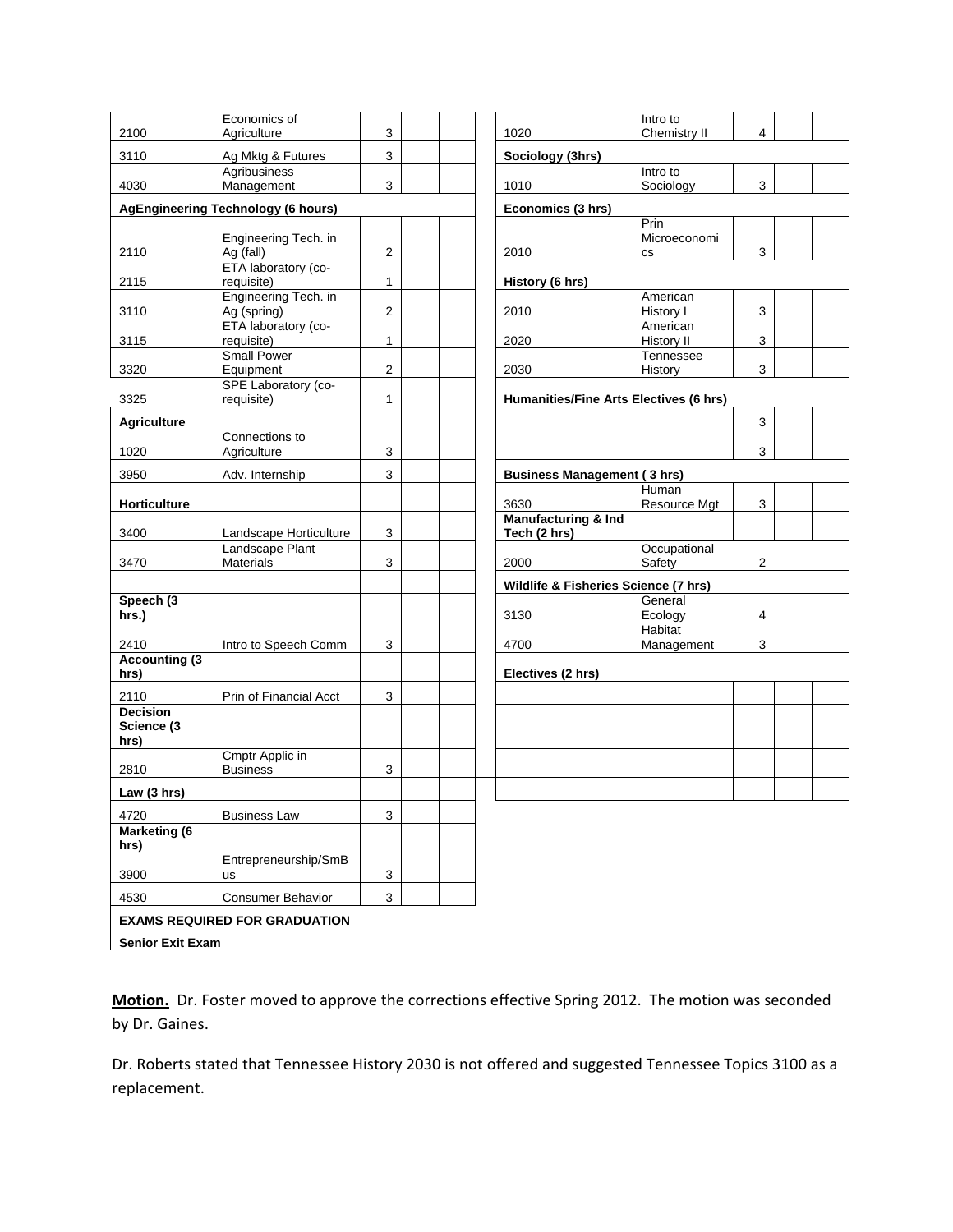Dr. Eisen recommended adding Professional Communications 2410 to the Speech requirement. The Speech requirement would read: Intro to Speech Comm 2410 or PC 2510.

Dr. Armstrong stated that Human Resource Mgt 3630 requires a prerequisite.

Dr. Foster and Dr. Armstrong will review AGBE 4030 to see if it would be an appropriate prerequisite. If it is not, an appropriate course will be determined.

A vote was taken and the motion carried.

# **13. Approval of Course Addition from the School of Agriculture**

In a memorandum dated October 18, 2011, approval was requested for the following:

# Course Addition:

AGR 2990. Experiential Agriculture. Lab 6. Credit 3.

Hands‐on learning experience in a variety of agricultural production activities. Experiences may include but are not limited to livestock handling, crop production, landscaping, construction of agricultural structures and data collection and analysis.

**Motion.** Dr. Foster moved to approve the addition effective Fall 2012. The motion was seconded by Ms. Galloway and carried.

# **14. Approval of Curriculum Addition, Deletions and Changes from the Department of Curriculum and Instruction**

In a memorandum dated September 13, 2011, approval was requested for the following:

# **CFS Program Redesign**

Curriculum Addition: ESLP 4100 (3) ESL Methods and Materials

Deletions: ECED 3310 (1) Practicum: Concepts for the Young Child ECSP 3200 (3) Procedures: Infants/Toddlers/Preschoolers EXPW 2430 (2) First Aid FOED 3810 (1) Literacy Field Experience: HEC 1010 (3) Life Span Development HEC 1030 (2) Nutrition PHED Activity Freshman Year (1) (2)

# Changes:

- 1. The following courses were moved to the freshman year
	- a. SPCH 2410 or PC 2500
	- b. HIST 2010
	- c. MUS 1030 or ART 1030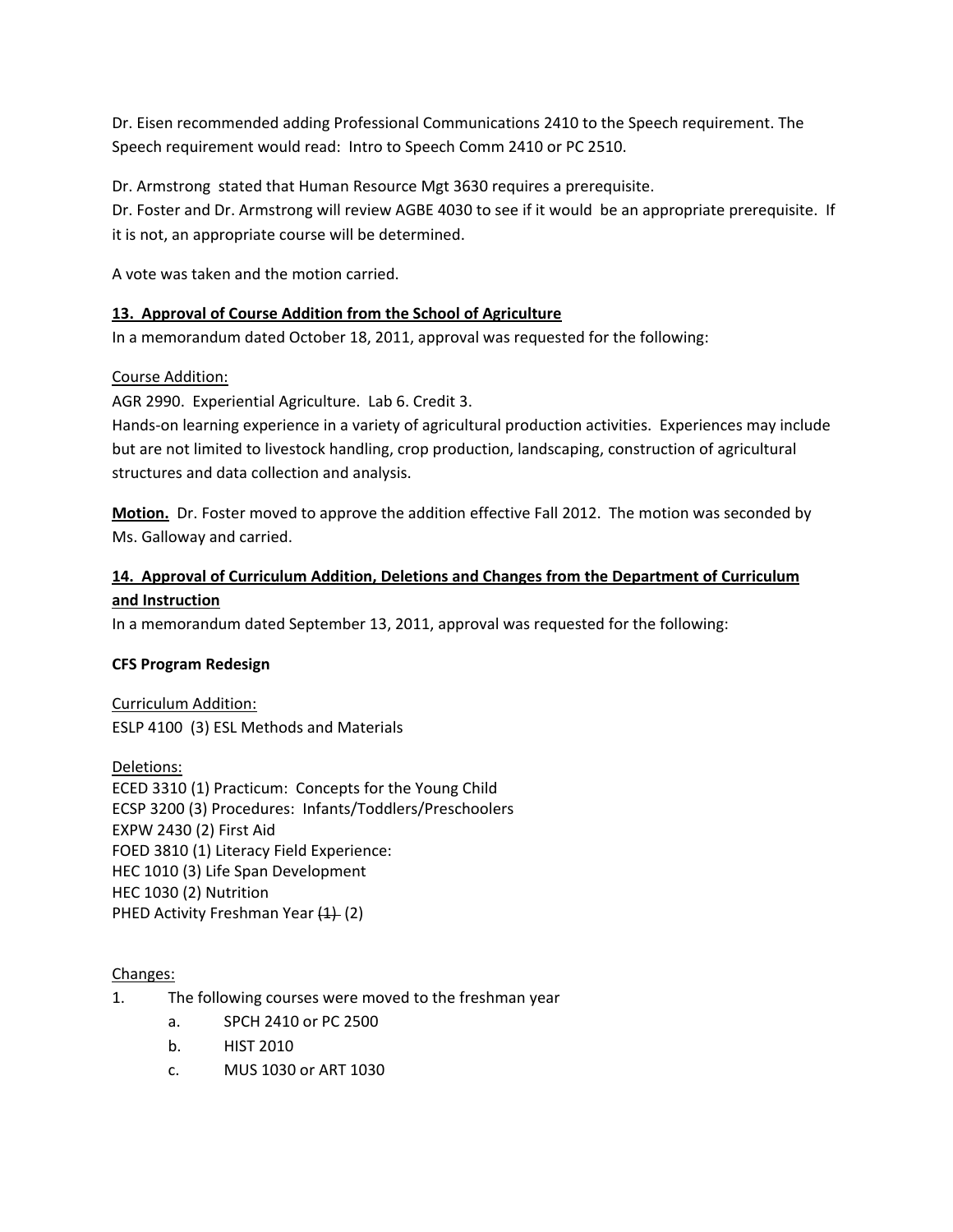- 2. The following course was moved to the sophomore year:
	- a. MUS 1074 Music for Exceptional Education Needs
- 3. The following course was moved to Residency I semester senior year:
	- a. ECSP 4300 Assessment/Young Child

Dr. Gore requested the following be included to the proposal:

# **Additions:**

| ECSP 4871 Residency I                    | Credit 5  |
|------------------------------------------|-----------|
| <b>ECSP 4872 Professional I seminar</b>  | Credit 5  |
| ECSP 4881 Residency II                   | Credit 10 |
| <b>ECSP 4882 Professional Seminar II</b> | Credit 2  |

# **Deletions:**

CSP 4870, 4880, 4890

**Motion**. Dr. Gore moved to approve the changes as revised above. The motion was seconded by Dr. Smith and carried.

# **15. Approval of Course Addition and Deletion from the Department of Curriculum and Instruction**

In a memorandum dated September 6, 2011, approval was requested for the following:

# Course Addition:

ECED 3301 Math, Science, Social Studies for the Young Child Credit 7 Developmentally appropriate materials and methods for integrated learning experiences in mathematics, science and social studies. Focus is on diverse and inclusive populations ages B‐8. Includes practicum experiences.

# Course Deletion:

ECED 3300 Concepts for the Young Child Credit 3

**Motion.** Dr. Gore moved to approve the changes effective Fall 2012. The motion was seconded by Dr. Smith and carried.

# **16. Approval of Curriculum Changes from the Department of Curriculum and Instruction**

In a memorandum dated October 10, 2011, approval was requested for the following:

| Course Change:                                           |          |  |  |  |
|----------------------------------------------------------|----------|--|--|--|
| From:                                                    |          |  |  |  |
| SPED 4030 Applied Behavior Analysis for Teachers         | Credit 3 |  |  |  |
|                                                          |          |  |  |  |
| To:                                                      |          |  |  |  |
| SPED 4030 Applied Behavior Analysis for Teachers         | Credit 3 |  |  |  |
| Prerequisite: Admission to the Teacher Education Program |          |  |  |  |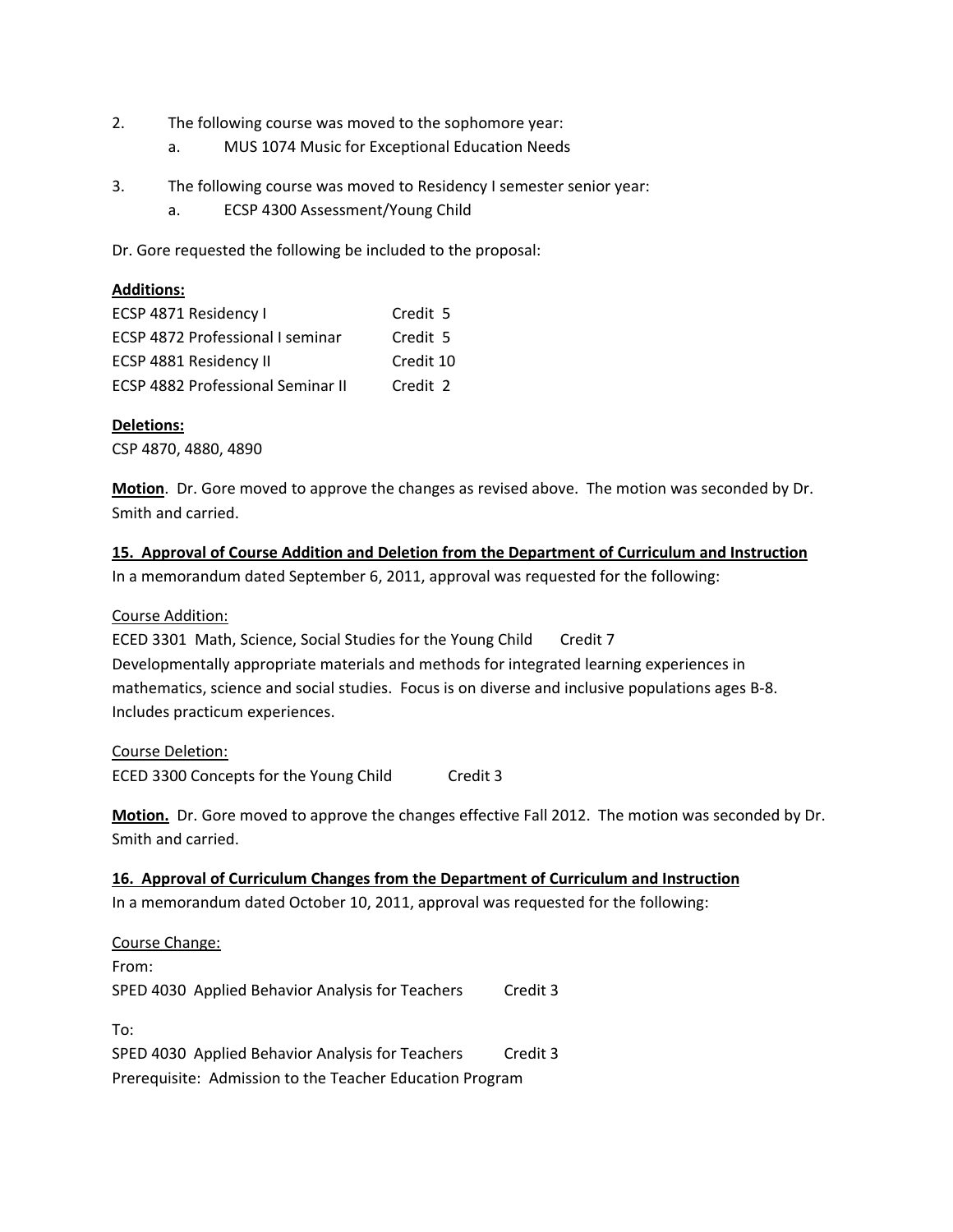**Motion.** Dr. Gore moved to approve the changes effective immediately. The motion was seconded by Dr. Mills and carried.

# **17. Approval of Curriculum Change from the Department of Curriculum and Instruction**

In a memorandum dated October 11, 2011, approval was requested for the following:

# **Secondary Education Science/Chemistry**

Curriculum Changes: From: CHEM 3500 Physical Chemistry (4) Junior Year, 2nd Semester To: CHEM 3500 Physical Chemistry (3) Junior Year, 2<sup>nd</sup> Semester

From:

Elective – Any (1) Sophomore Year,  $2^{nd}$  Semester

To:

Elective – Any (2) Sophomore Year,  $2^{nd}$  Semester

**Motion.** Dr. Gore moved to approve the change effective Fall 2011. The motion was seconded by Dr. Smith and carried.

**18. Approval of Curriculum Additions and Change from the Department of Curriculum and Instruction** In a memorandum dated October 1, 2011, approval was requested for the following:

# **Secondary Education English Program**

Curriculum Additions:

- A. ESLP 4100 English as Second Language Pedagogy (3 hrs.) **OR** TEAE 4020 Reading, Writing & Learning Methods for ESL (3 hrs.)
- B. Upper Division ENGL Elective 3 hours credit

Curriculum Deletion:

ENGL Electives 6 hours and Elective 1 hour

**Motion.** Dr. Gore moved to approve the changes effective immediately. The motion was seconded by Dr. Smith and carried.

# **19. Approval of Curriculum Addition, Deletion, and Change from the Department of Curriculum and Instruction**

In a memorandum dated September 29, 2011, approval was requested for the following:

# **Secondary Education Social Studies Geography**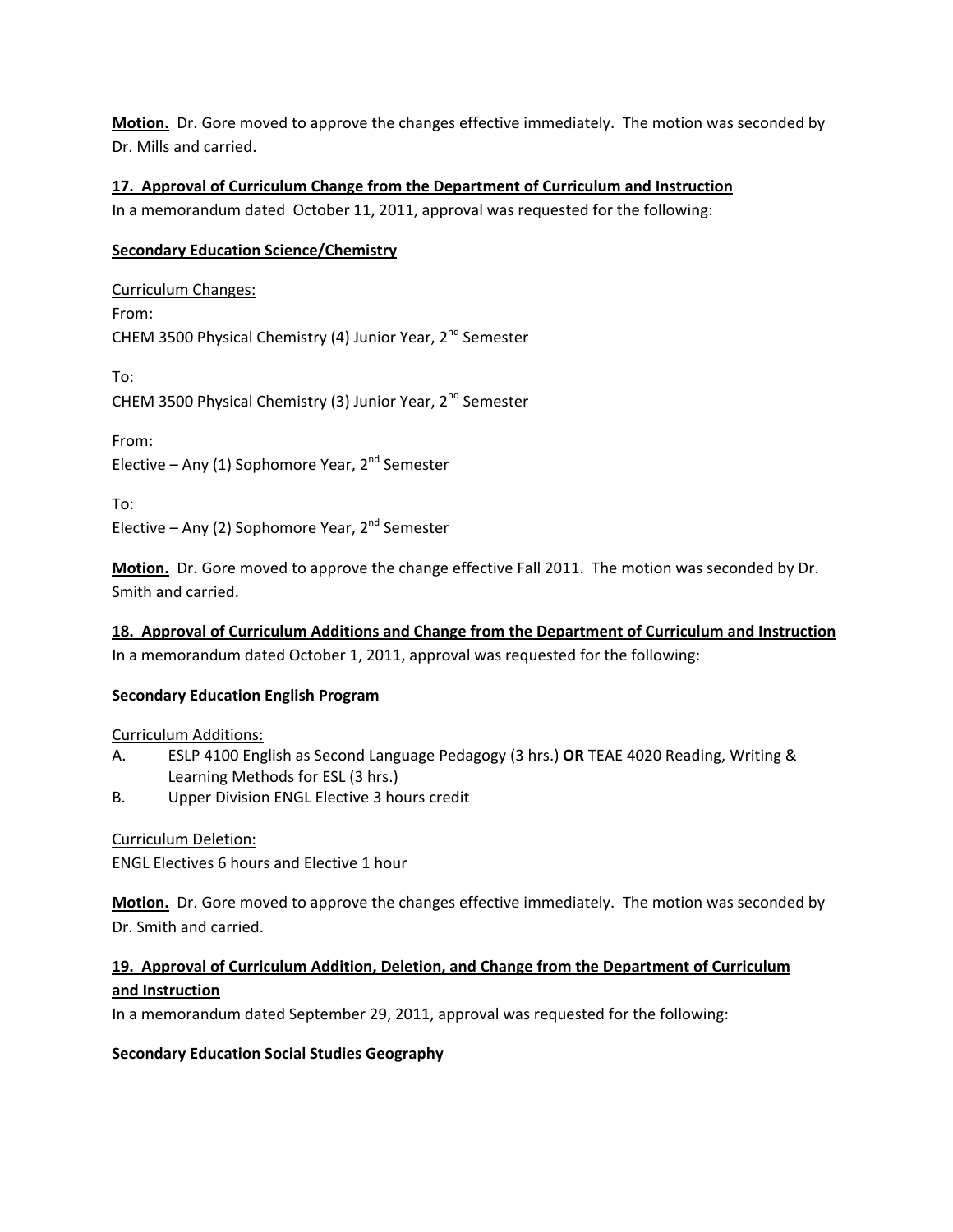Curriculum Addition: Junior Year, 2<sup>nd</sup> Semester: Any Geography Elective

# Curriculum Deletion:

Junior Year, 2<sup>nd</sup> Semester: GEOG 2130 (3) Cons. Of Nat. Resources

# Curriculum Change:

From: GEOG 2130 Cons. Nat. Res. (3) Junior Year, 2<sup>nd</sup> Semester

To:

Any Upper Division GEOG elective (3) Junior Year, 2<sup>nd</sup> Semester

**Motion.** Dr. Gore moved to approve the changes effective Fall 2011. The motion was seconded by Dr. Smith and carried.

# **20. Approval of Curriculum Additions, Deletion and Change from the Department of Exercise Science, Physical Education and Wellness**

In a memorandum dated September 16, 2011, approval was requested for the following:

# **Pre Physical Therapy Concentration**

# Curriculum Additions:

Add EXPW 3032 (Exercise Prescription for Fitness & Wellness) to the junior year Pre‐PT program of study.

Add BIOL 1110 (General Zoology, 4 hrs), HEC 4210 (Medical Terminology for Human Sciences, 1hr) and HIT 1010 (RODP Medical Terminology, 3 hrs) to pre‐PT directed electives.

# Curriculum Deletions:

Delete EXPW 3070 (Lifetime Wellness & Leisure Activities) from the Pre‐PT program of study (junior year).

Delete EXPW 3000 (Rehabilitation and Therapeutic Modalities) from pre‐PT directed electives.

Delete the general Medical Terminology 1‐3 directed elective.

# Curriculum Changes:

Change MATH 1710 (Pre‐calculus I) to MATH 1710 OR MATH 1130 (College Algebra) in the pre‐physical therapy program of study (freshman year).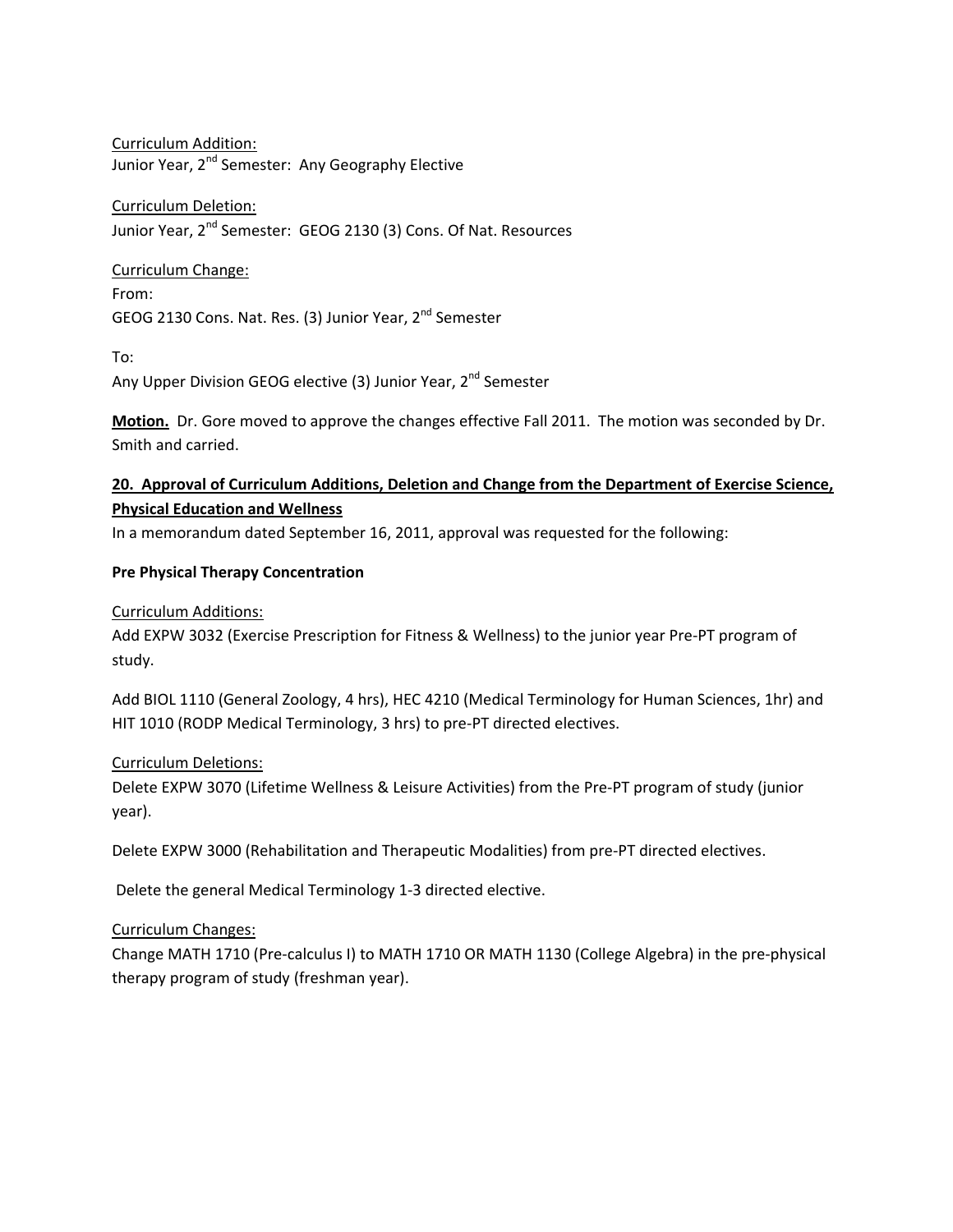# **After Curriculum for Pre Physical Therapy Concentration (Before Curriculum is available at: http://www.tntech.edu/expw/programsofstudy/**)

# **Freshman Year**

- ENGL 1010 Writing I Credit: 3.
- ENGL 1020 Writing II Credit: 3.
- EXPW 1021 Connection to Exercise Science, Physical Education, and Wellness Credit: 1.
- EXPW 1022 Introduction to Exercise Science, Physical Education, and Wellness Credit: 2.
- EXPW 1150 Care and Prevention of Athletic Injuries Credit: 3.
- HEC 1030 Introduction to Nutrition Credit: 2.
- MATH 1530 Elementary Probability and Statistics Credit: 3.
- MATH 1710 Pre-calculus I Credit: 3. Or
- MATH 1130 ‐ College Algebra Credit 3.
- SOC 1010 Introduction to Sociology Credit: 3.
- Electives Credit 8.

**Total: 31**

# **Sophomore Year**

- BIOL 2010 Human Anatomy and Physiology I Credit: 4.
- BIOL 2020 Human Anatomy and Physiology II Credit: 4.
- ENGL 2130 ‐ American Literature Credit: 3. or
- ENGL 2230 ‐ British Literature Credit: 3. or
- ENGL 2330 ‐ World Literature Credit: 3.
- EXPW 2430 ‐ First Aid, Safety and CPR Credit: 2.
- PSY 2010 General Psychology Credit: 3.
- SPCH 2410 Introduction to Speech Communication Credit: 3. or
- PC 2500 Communicating in the Professions Credit: 3.
- Humanities/Fine Arts Elective Credit 3. $<sup>1</sup>$ </sup>
- Electives Credit 7.

**Total: 29**

**Junior Year**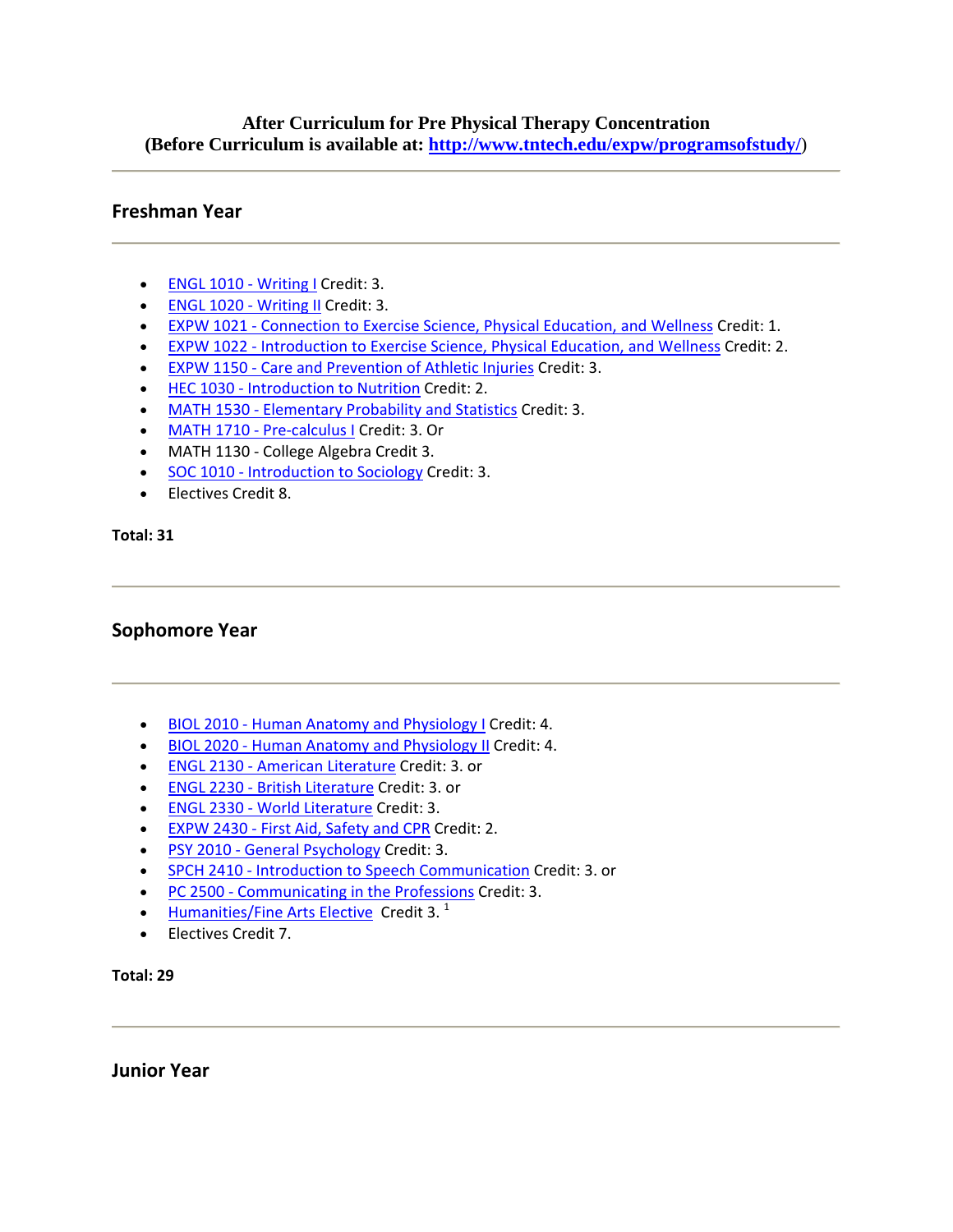- HIST 2010 American History I Credit: 3.
- HIST 2020 American History II Credit: 3.
- EXPW 2130 Concepts of Comprehensive Health Credit: 3.
- EXPW 3410 Lifespan Motor Development Credit: 3.
- EXPW 3032 ‐ Exercise Prescription for Fitness & Wellness Credit 3.
- EXPW 3170 Motor Learning Credit: 3.
- EXPW 4171 Exercise and Sport Psychology Credit: 3.
- EXPW 4210 Gerontology Credit: 3.
- Electives Credit 8.

# **Senior Year**

- EXPW 4420 Kinesiology Credit: 3.
- EXPW 4440 Physiology of Exercise Credit: 3.
- EXPW 4520 ‐ Adapted Physical Activity and Sport Credit: 3.
- EXPW 4730 ‐ Assessment and Evaluation in Physical Education Credit: 3.
- EXPW 4810 Field Experience Credit: 1-4. (Three hours required)
- SPED 3031 Physical Management and Support Services for Orthopedic, Motor and Health Impaired Credit: 3.
- CSC 1100 Introduction to Computing Credit: 3. or
- DS 2810 Computer Applications in Business Credit: 3.
- Humanities/Fine Arts Elective Credit 3. $<sup>1</sup>$ </sup>
- Elective Credit 4.

# **Total: 28**

# **Note:**

<sup>1</sup> Select a **Humanities/Fine Arts Elective** 

# **Directed Electives**

• BIOL 1110 – General Zoology Credit 4.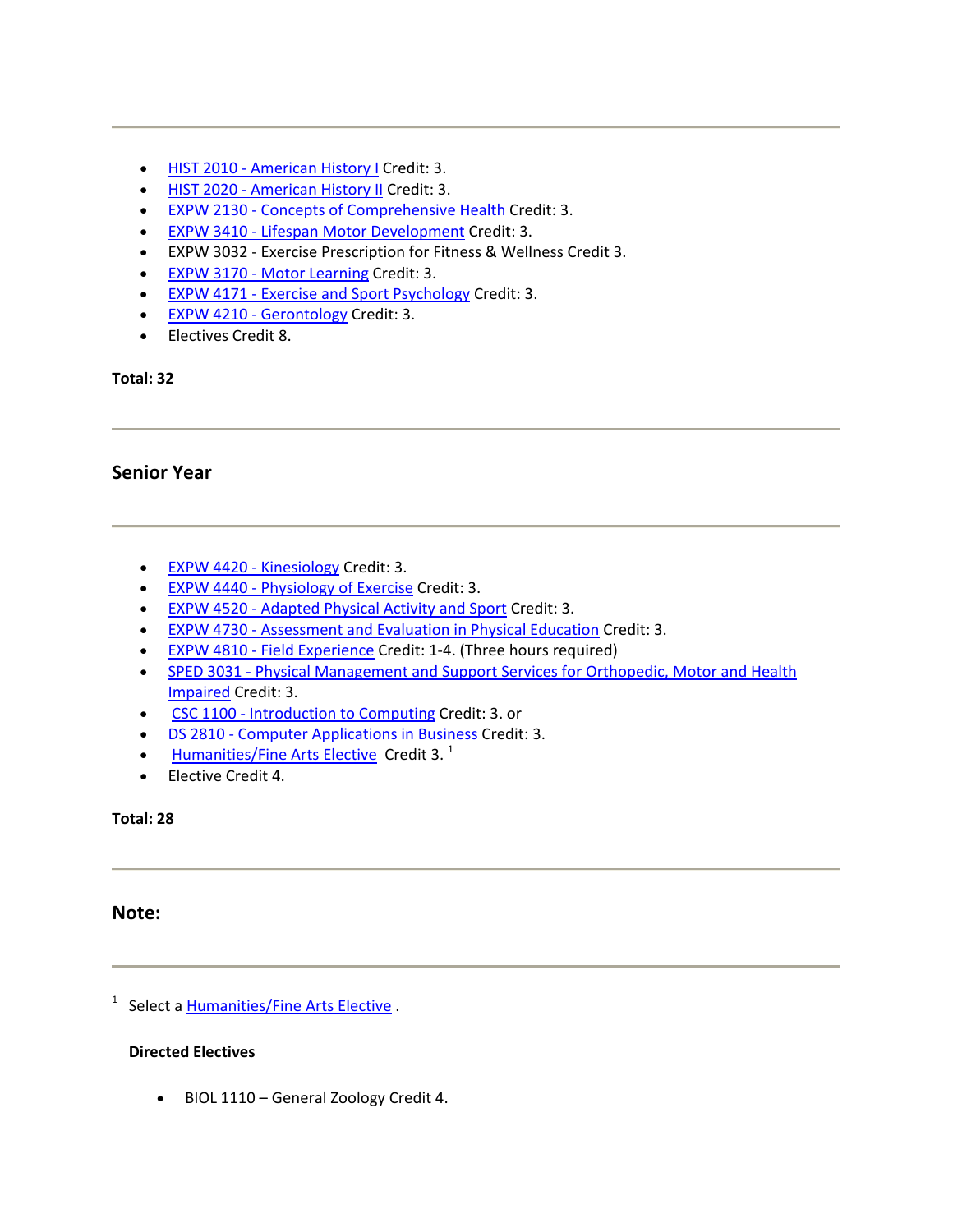- BIOL 1120 General Botany Credit 4.
- BIOL 3140 ‐ Cellular Biology Credit 4.
- CHEM 1110 General Chemistry I Credit 4.
- CHEM 1120 General Chemistry II Credit 4.
- •
- HEC 4210 Medical Terminology for Human Sciences Credit 1.
- HIT 1010 Medical Terminology Credit 3. (RODP Course)
- PHYS 2010 Algebra-based Physics I Credit 4.
- PHYS 2020 Algebra-based Physics II Credit 4.
- PSY 3200 Developmental Psychology Credit 3.
- PSY 4160 (5160) Abnormal Psychology Credit 3.
- •

**Motion.** Dr. Phillips moved to approve the changes effective Spring 2012. The motion was seconded by Dr. Smith and carried.

# **21. Approval of Curriculum Additions, Deletions, and Changes from the Department of Exercise Science, Physical Education and Wellness**

In a memorandum dated September 16, 2011, approval was requested for the following:

# **Coaching & Sport Administration Concentration**

# Curriculum Additions:

- 1. EXPW 3091 Coaching Individual Sports. Lec. 2. Lab 2. Credit 3.
- 2. MKT 3400 Principles of Marketing (junior year)
- 3. BGMT 3510 Management & Organizational Behavior (senior year)

# Course Prerequisite Change:

From: EXPW 3092. Coaching Team Sports. Lec. 2. Lab. 2. Credit 3.

To:

EXPW 3092. Coaching Team Sports. Lec. 2. Lab. 2 Credit 3. Prerequisite: EXPW 3180.

# Curriculum Change

From:

freshman year elective credits 1 to 3 hour

To:

freshman year elective credits 1 to 2 hours.

From:

senior year elective credits 1 hour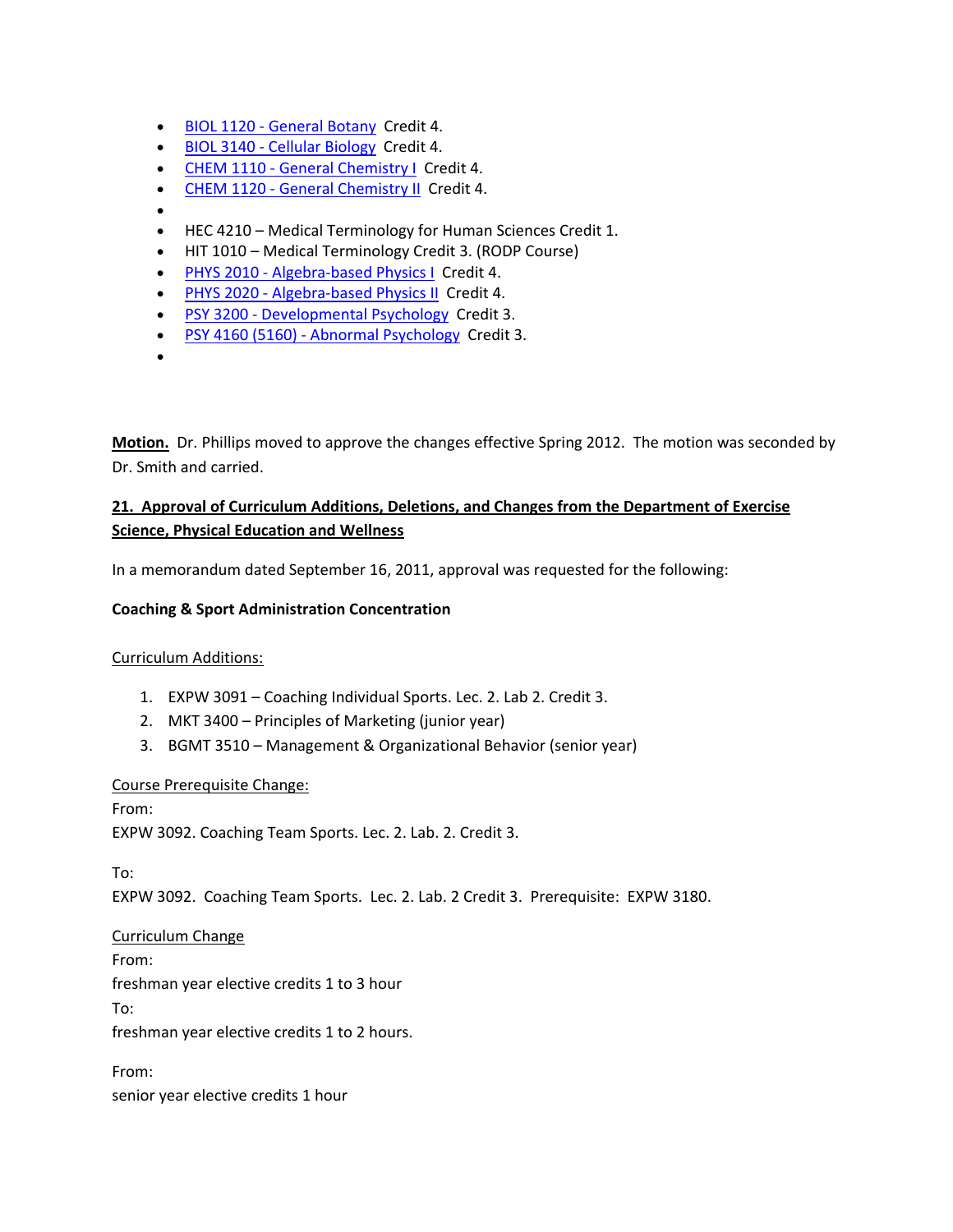To: senior year elective credits 2 hours

Change Social/Behavioral Science Elective to ECON 2010.

# Curriculum Deletions:

- 1. Remove EXPW Coaching elective credits from the program of study (junior & senior years).
- 2. Remove BMGT 4900 from the program of study (senior year).
- 3. Remove EXPW 3031 (Methods of Conditioning) from the program of study.

# Course Deletions:

- 1. EXPW 4030 Coaching Tennis
- 2. EXPW 4040 Coaching Baseball
- 3. EXPW 4060 Coaching Golf
- 4. EXPW 4061 Coaching Football
- 5. EXPW 4062 Coaching Basketball
- 6. EXPW 4064 Coaching Volleyball
- 7. EXPW 4070 Coaching Soccer
- 8. EXPW 4080 Coaching Track & Field
- 9. EXPW 4090 Coaching Softball

# **Freshman Year**

- BIOL 1010 Introduction to Biology I Credit: 4.
- BIOL 1020 ‐ Introduction to Biology II Credit: 4.
- ENGL 1010 Writing I Credit: 3.
- **ENGL 1020 Writing II Credit: 3.**
- EXPW 1021 Connection to Exercise Science, Physical Education, and Wellness Credit: 1.
- EXPW 1022 ‐ Introduction to Exercise Science, Physical Education, and Wellness Credit: 2.
- EXPW 1150 Care and Prevention of Athletic Injuries Credit: 3.
- Humanities/Fine Arts Elective Credit 3.<sup>2</sup>
- MATH 1010 Introduction to Contemporary Mathematical Ideas Credit: 3.
- Elective Credit 3.

# **Total: 29**

# **Sophomore Year**

• ENGL 2130 ‐ American Literature Credit: 3. or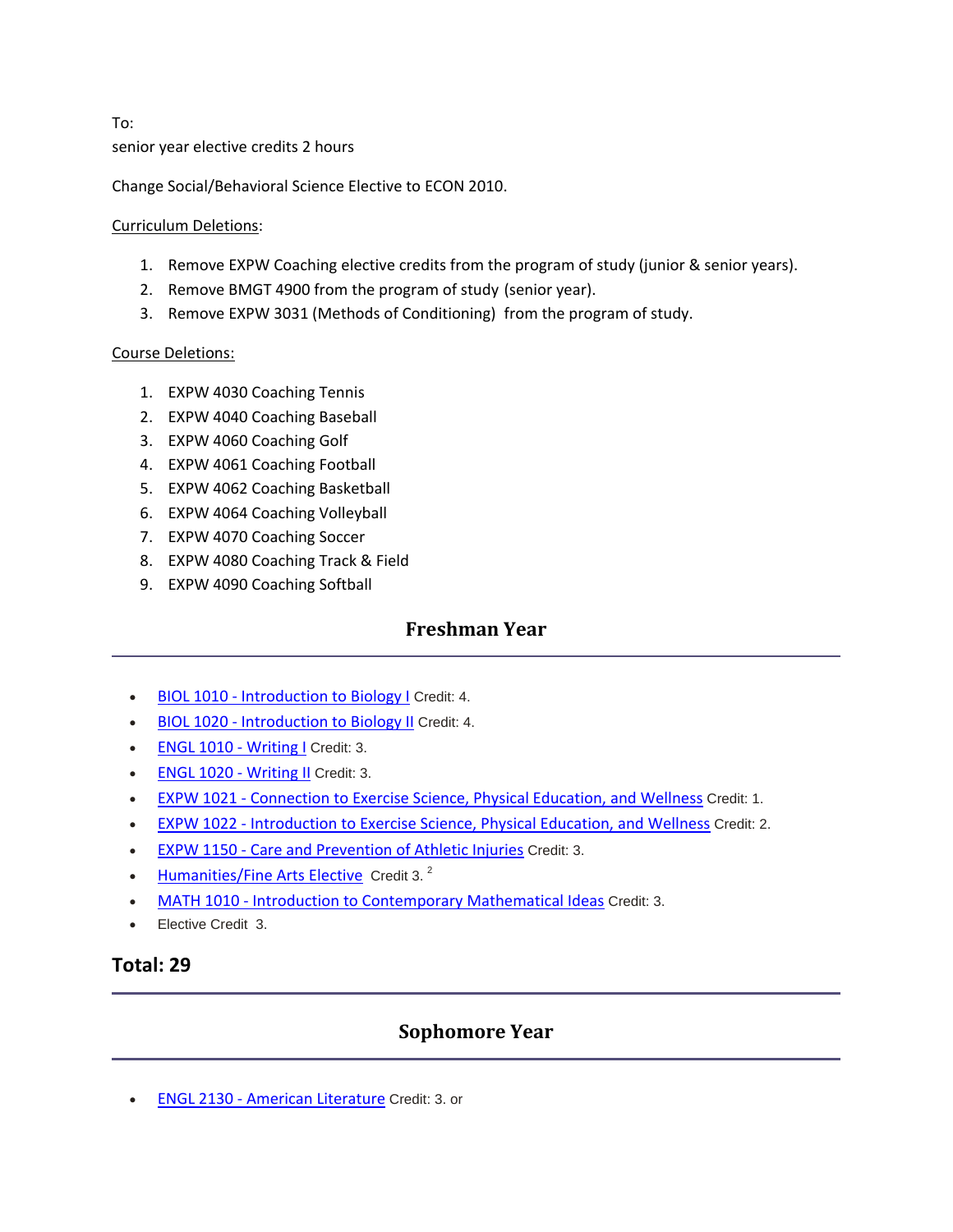- ENGL 2230 British Literature Credit: 3. or
- **ENGL 2330 World Literature Credit: 3.**
- EXPW 2160 Drug Use and Abuse Credit: 2.
- EXPW 2170 ‐ Introduction to Sport Management Credit: 3.
- EXPW 3091 Coaching Individual Sports Credit 3.
- **EXPW 3092 Coaching Team Sports Credit: 3.**
- **EXPW 3180 Introduction to Coaching Credit: 3.**
- **HEC 1030 Introduction to Nutrition Credit: 2.**
- **HIST 2010 American History I Credit: 3.**
- **HIST 2020 American History II Credit: 3.**
- Humanities/Fine Arts Elective Credit 3.<sup>1</sup>
- ECON 2010 Microeconomics Credit 3.

# **Junior Year**

- BIOL 2350 ‐ Introductory Anatomy and Physiology Credit: 4.
- **EXPW 2430 First Aid, Safety and CPR Credit: 2.**
- **EXPW 3170 Motor Learning Credit: 3. or Guided Elective Credit 3.**
- EXPW 3410 ‐ Lifespan Motor Development Credit: 3. or Guided Elective Credit 3.
- EXPW 4440 ‐ Physiology of Exercise Credit: 3.
- EXPW 4530 Organization and Administration of Interschool Athletics Credit: 3.
- EXPW 4550 Sport Goverance Credit: 3.
- **HIST 4470 (5470) Sports Studies Credit: 3.**
- PSY 2010 General Psychology Credit: 3.
- SPCH 2410 Introduction to Speech Communication Credit: 3. or
- PC 2500 Communicating in the Professions Credit: 3.
- MKT 3400 Principles of Marketing Credit 3.

# **Total: 33**

# **Senior Year**

- •
- EXPW 3300 ‐ Sports Officiating Credit: 2.
- EXPW 3301 ‐ Sports Officiating: Spring Sports Credit: 2.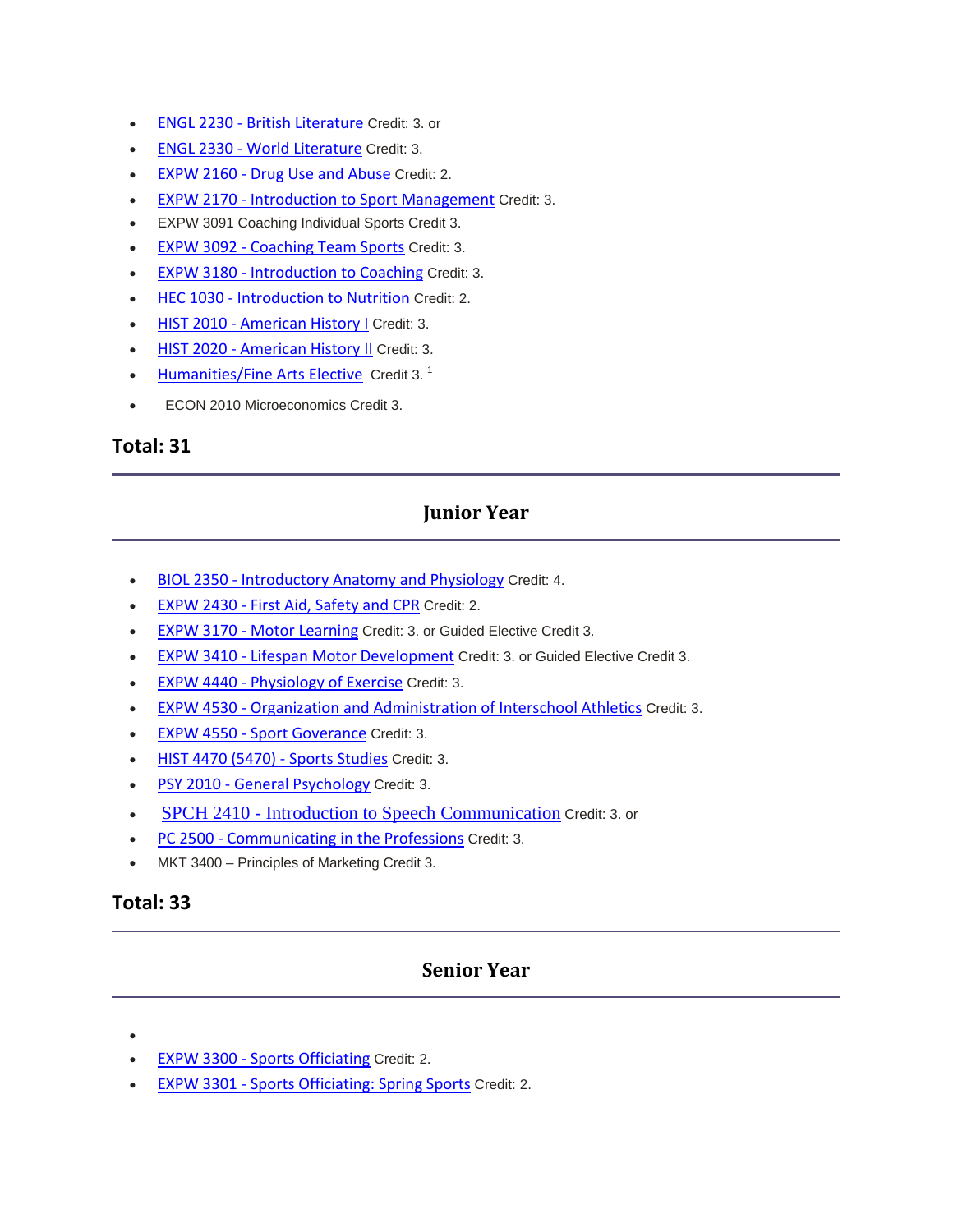- EXPW 4171 Exercise and Sport Psychology Credit: 3.
- EXPW 4420 Kinesiology Credit: 3. or Guided Elective Credit 3.
- EXPW 4520 Adapted Physical Activity and Sport Credit: 3. or Guided Elective Credit 3.
- EXPW 4540 Ethical Issues in Sport Credit: 3.
- EXPW 4560 Facility Planning and Management Credit: 3.
- EXPW 4811 Sport Management Internship Credit: 3.
- BGMT 3510 Management and Organizational Behavior Credit 3.
- Elective Credit 2.

# NOTE:

Select PHIL 1030, HIST 1110, HIST 1120, THEA 1030, MUS 1030, ART 1030, ENGL 2230, or ENGL 2330 as a humanities/fine arts elective.

Course Description Changes:

EXPW 3091 – Coaching Individual Sports. Lec. 2, Lab. 1, Credit 3. Pre or corequisite: EXPW 3180. A study of skills, knowledge, strategies and leadership associated with coaching selected individual sports.

EXPW 3092 – Coaching Team Sports. Add: Pre or corequisites: EXPW 3180.

# **22. Approval of Curriculum Changes from the Department of Exercise Science, Physical Education and Wellness**

In a memorandum dated September 16, 2011, approval was requested for the following:

# Curriculum Changes to EXPW course offering prerequisites:

- **1.** Add Junior or Senior Standing in the EXPW major as prerequisite to EXPW 3032 Exercise Prescription for Fitness & Wellness.
- **2.** Add Junior or Senior Standing in the EXPW major as prerequisite to EXPW 4032 Training for Performance.
- **3.** Add Junior or Senior Standing in the EXPW major as prerequisite to EXPW 4171 Sport and Exercise Psychology.
- **4.** Add Junior or Senior Standing in the EXPW major as prerequisite to EXPW 4210 Gerontology.
- **5.** Add Junior or Senior Standing in the EXPW major as prerequisite to EXPW 4550 Sport Governance.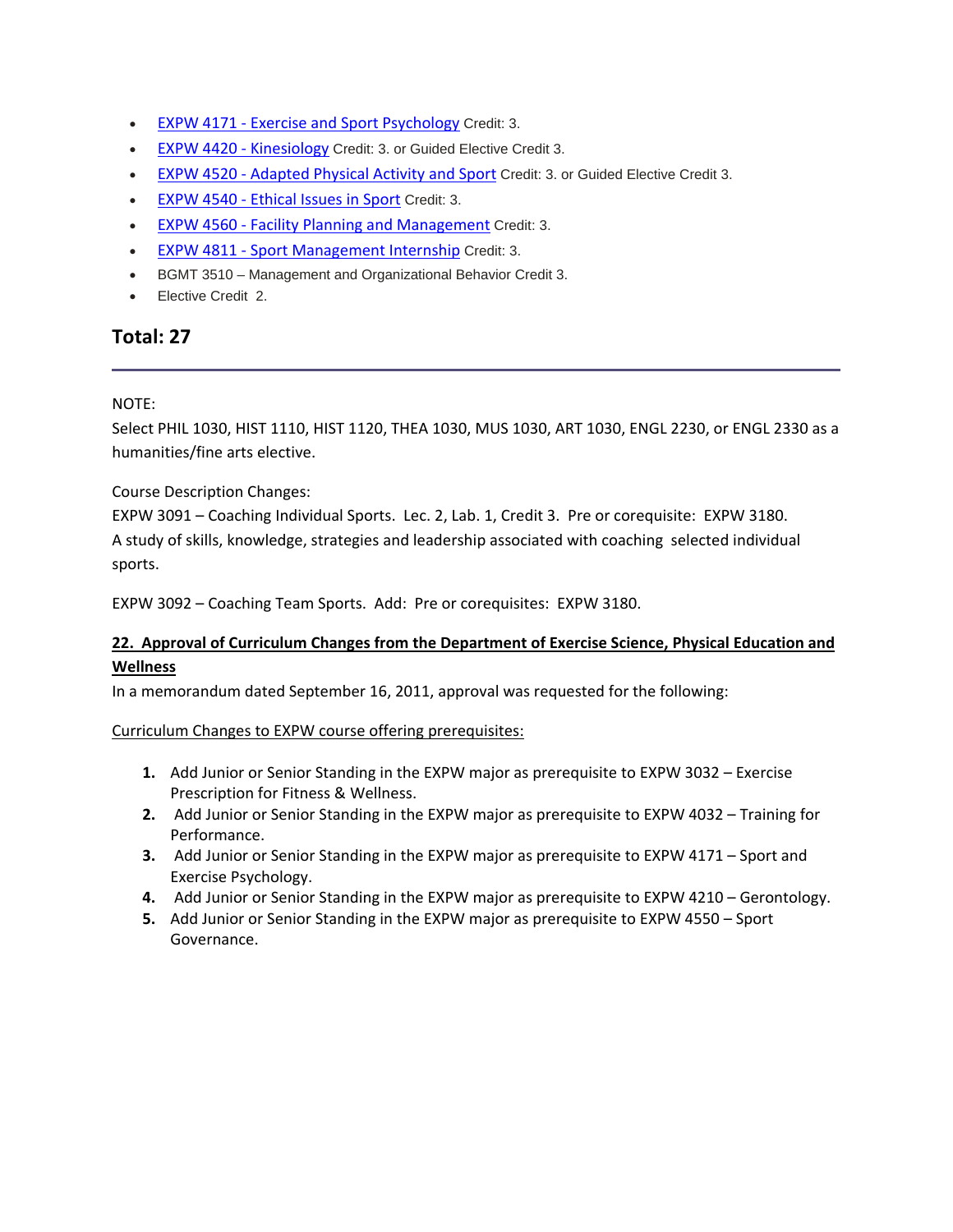**Motion.** Dr. Phillips moved to approve the changes effective Spring 2012. The motion was seconded by Dr. Smith and carried.

# **23. Approval of Course Additions, Deletion, and Changes from the Department of Exercise Science, Physical Education and Wellness**

In a memorandum dated September 16, 2011, approval was requested for the following:

Course Additions to PHED course offerings:

- **1.** Add PHED 1011. Intermediate Tennis. Credit 1. to PHED course offerings.
- **2.** Add PHED 1021. Intermediate Swimming. Credit 1. to PHED course offerings.
- **3.** Add PHED 1221. Fitness Walking. Credit 1. to PHED course offerings.
- **4.** Add PHED 1371. Advanced Weight Training and Physical Fitness. Credit 1. to PHED course offerings.

**5.** Add PHED 1372. Weight Training and Physical Fitness for Women. Credit 1. to PHED course offerings **6.** Add PHED 1374. Cross Training (fee). Credit 1. to PHED course offerings.

#### **Course Deletions** :

**1.** Delete PHED 1001. Modified seasonal sports. Lab 2. Credit 1. For students with physical limitations.

#### **Course Changes** :

From: PHED 0900. Credit 0. Physical conditioning. Special emphasis on weights and agility drills.

To: PHED 0900. Credit 1. Physical conditioning with focus on aerobic training.

From: PHED 1000. Modified seasonal sports. Lab 2. Credit 1. For students with physical limitations. Students are enrolled in this course on advice of their physicians.

To: PHED 1000. No lab. Credit 1. For students with physical limitations. Students are enrolled in this course on advice of their physicians or serve as peer tutors to other students.

From: PHED 1220. Active Lifestyles and Health. Lec. 1. Lab 1. Credit 1. Promotion of health through an active lifestyle.

To: PHED 1220. Active Lifestyles and Health. Promotion of health through an active lifestyle (remove lab component).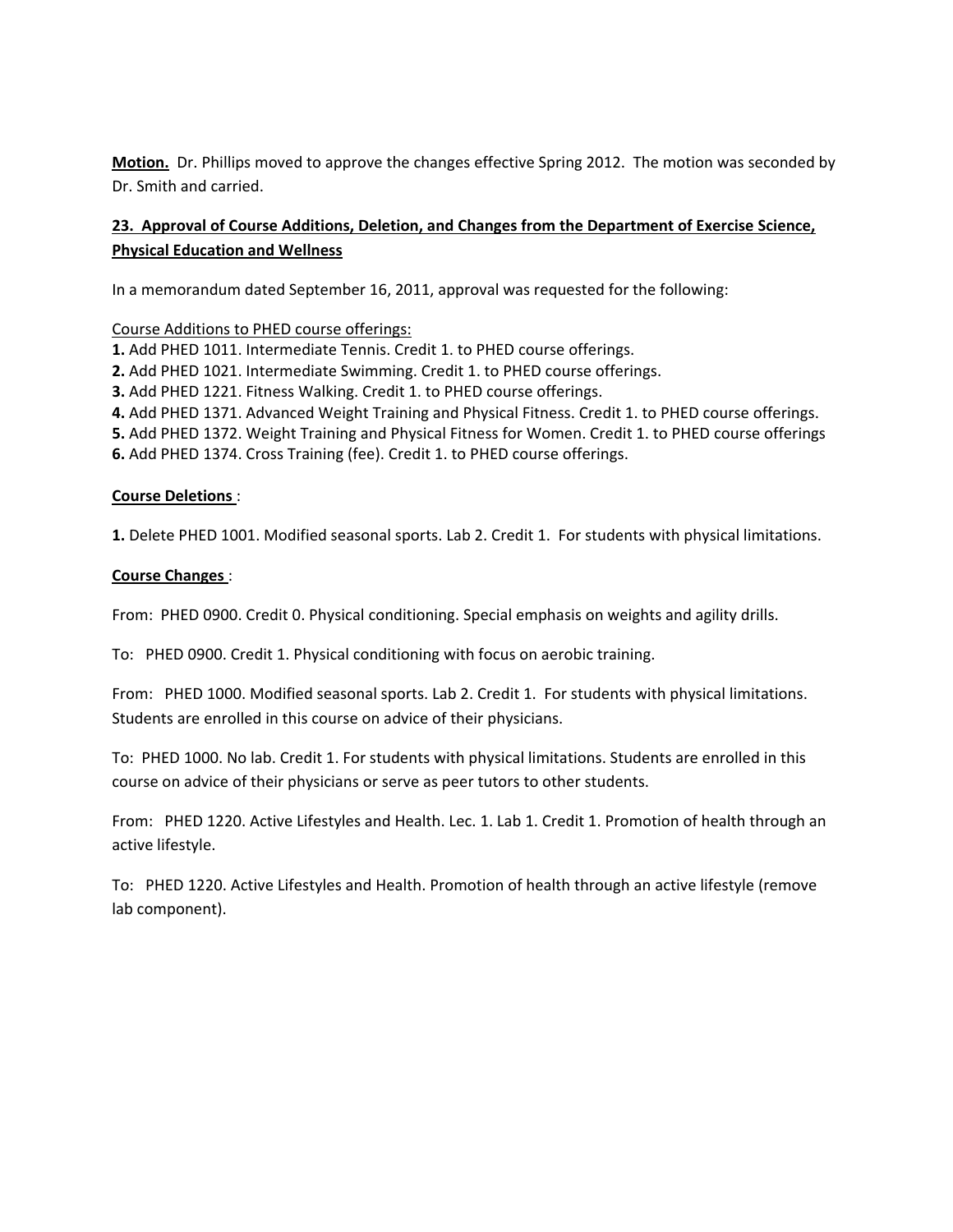**Motion.** Dr. Phillips moved to approve the changes effective Spring 2012. The motion was seconded by Dr. Smith and carried.

# **24. Approval of Curriculum Addition, Deletions and Changes from the Department of Exercise Science, Physical Education and Wellness**

In a memorandum dated September 16, 2011, approval was requested for the following:

# Curriculum Addition to Fitness & Wellness Concentration:

- 1. BIOL 2010 (Human Anatomy & Physiology I)
- 2. BIOL 2020 (Human Anatomy & Physiology II)

# Curriculum Deletions:

- 1. BIOL 2350 (4 Cr.)
- 2. PHED elective credit (1) from the freshman year.
- 3. Elective credit (3) from the sophomore year.

#### Curriculum Changes:

- **1.** Replace designated Humanities/Fine Arts electives (PHIL 1030, HIST 1110, HIST 1120, THEA 1030, MUS 1030, ART 1030, ENGL 2230, ENGL 2330) with any Humanities/Fine Arts option (freshman & sophomore years).
- **2.** Replace designated Social/Behavioral Science electives (ANTH 1100, ECON 2010, ECON 2020, GEOG 1120, POLS 1100, SOC 1010) with any Social/Behavioral Science option (sophomore year).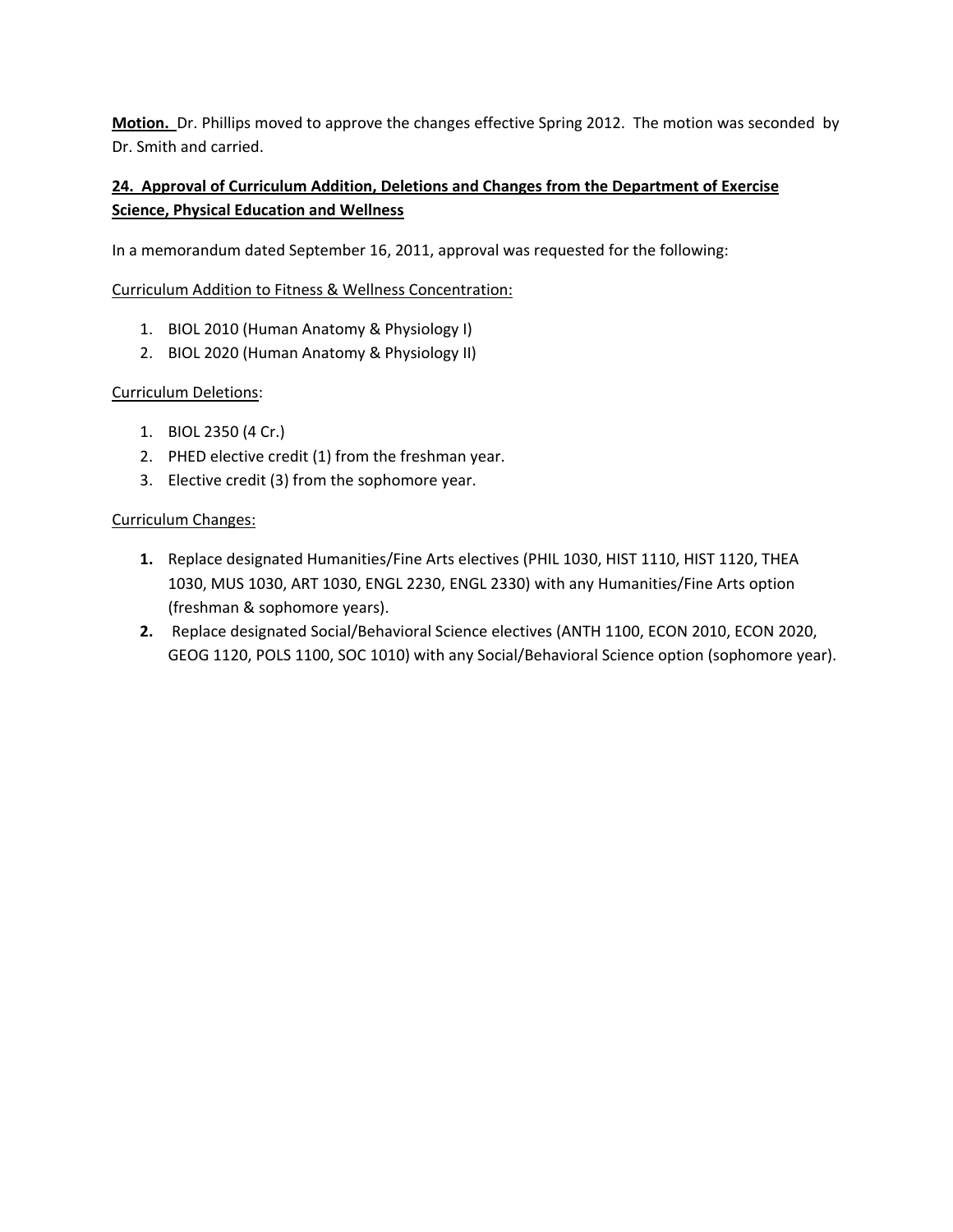# **After Curriculum for Fitness and Wellness Concentration**

(**Before Curriculum is available at**: http://www.tntech.edu/expw/programsofstudy/**)**

# **Freshman Year**

- ENGL 1010 Writing I Credit: 3.
- ENGL 1020 Writing II Credit: 3.
- BIOL 1010 Introduction to Biology I Credit: 4.
- BIOL 1020 ‐ Introduction to Biology II Credit: 4.
- EXPW 1021 Connection to Exercise Science, Physical Education, and Wellness Credit: 1.
- EXPW 1022 ‐ Introduction to Exercise Science, Physical Education, and Wellness Credit: 2.
- EXPW 1150 ‐ Care and Prevention of Athletic Injuries Credit: 3.
- Humanities/Fine Arts Elective Credit 3.
- HEC 1030 Introduction to Nutrition Credit: 2.
- PSY 2010 General Psychology Credit: 3.
- MATH 1530 Elementary Probability and Statistics Credit: 3.

**Total: 31**

# **Sophomore Year**

- BIOL 2010. Human Anatomy and Physiology I. Credit 4.
- BIOL 2020. Human Anatomy and Physiology II. Credit 4.
- ENGL 2130 ‐ American Literature Credit: 3.
- EXPW 2150 ‐ Human Sexuality Credit: 3.
- EXPW 2160 Drug Use and Abuse Credit: 2.
- HIST 2010 American History I Credit: 3.
- HIST 2020 American History II Credit: 3.
- •
- SPCH 2410 Introduction to Speech Communication Credit: 3. or
- PC 2500 Communicating in the Professions Credit: 3.
- •
- Humanities/Fine Arts Elective Credit 3.
- Social/Behavioral Science Elective Credit 3.

**Total: 31**

**Junior Year**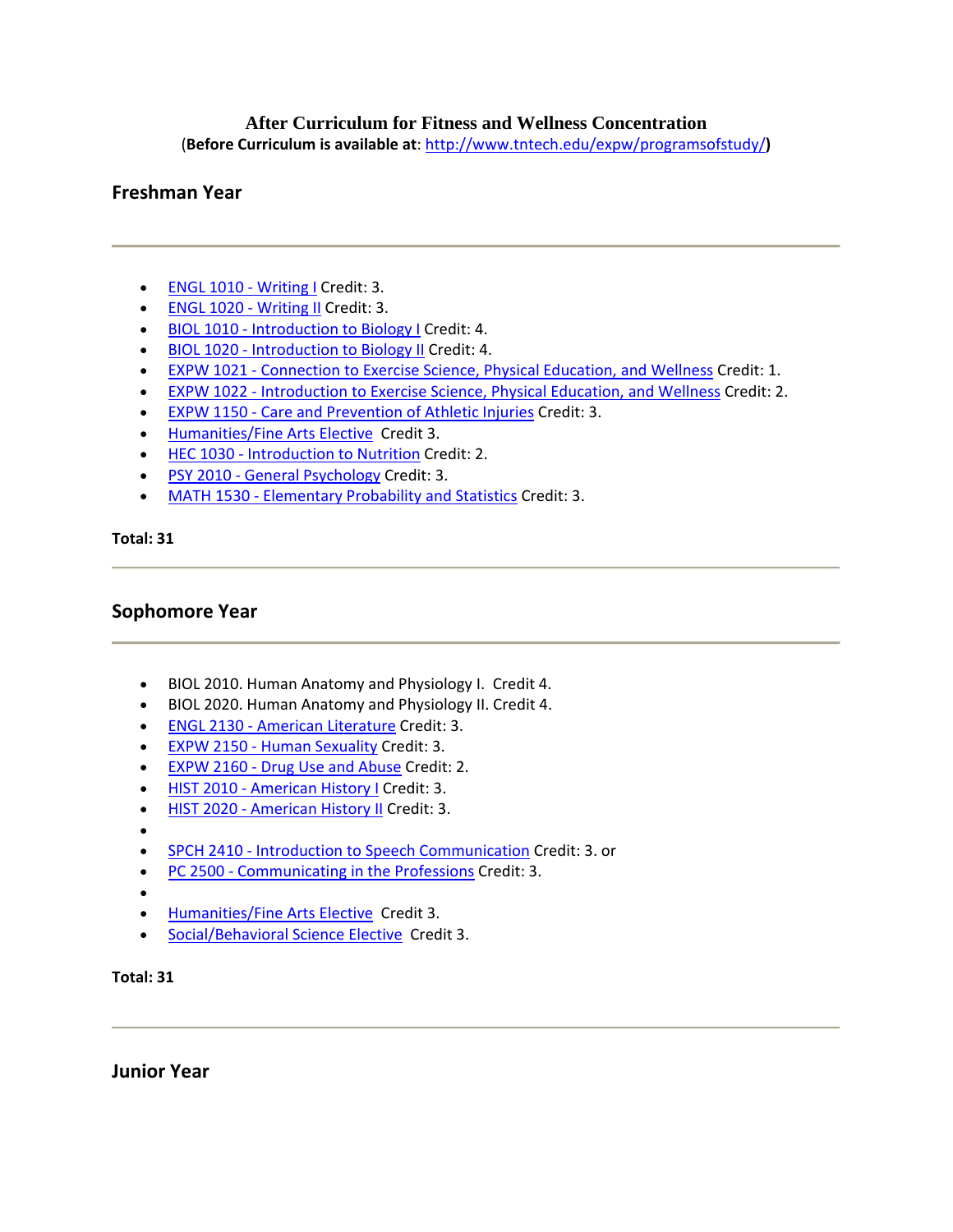- EXPW 2430 First Aid, Safety and CPR Credit: 2.
- EXPW 3032 ‐ Exercise Prescription for Fitness and Wellness Credit: 3.
- EXPW 3170 Motor Learning Credit: 3.
- EXPW 3410 Lifespan Motor Development Credit: 3.
- EXPW 4420 Kinesiology Credit: 3.
- EXPW 4440 Physiology of Exercise Credit: 3.
- Electives Credit 12.

# **Senior Year**

- BMGT 3510 Management and Organization Behavior Credit: 3.
- EXPW 4032 ‐ Training for Performance Credit: 3.
- EXPW 4042 ‐ Health Promotion Credit: 3.
- EXPW 4171 Exercise and Sport Psychology Credit: 3.
- EXPW 4210 Gerontology Credit: 3.
- EXPW 4520 ‐ Adapted Physical Activity and Sport Credit: 3.
- EXPW 4730 ‐ Assessment and Evaluation in Physical Education Credit: 3.
- EXPW 4810 Field Experience Credit: 1-4. (Three hours required)
- Electives Credit 5.

# **Total: 29**

**Motion.** Dr. Phillips moved to approve the changes effective Spring 2012. The motion was seconded by Dr. Anderson.

Under the changes for Humanities/Fine Arts elective, Dr. Eisen suggested sorting out the Literature courses from the other ones because students have to take one of those Literature classes and they may select 6 hours from the rest of the group.

A vote was taken and the motion carried.

# **25. Approval of Curriculum Additions, Deletion, and Change from the Department of Exercise Science, Physical Education and Wellness**

In a memorandum dated September 16, 2011, approval was requested for the following:

Curriculum Changes to Pre Occupational Therapy Concentration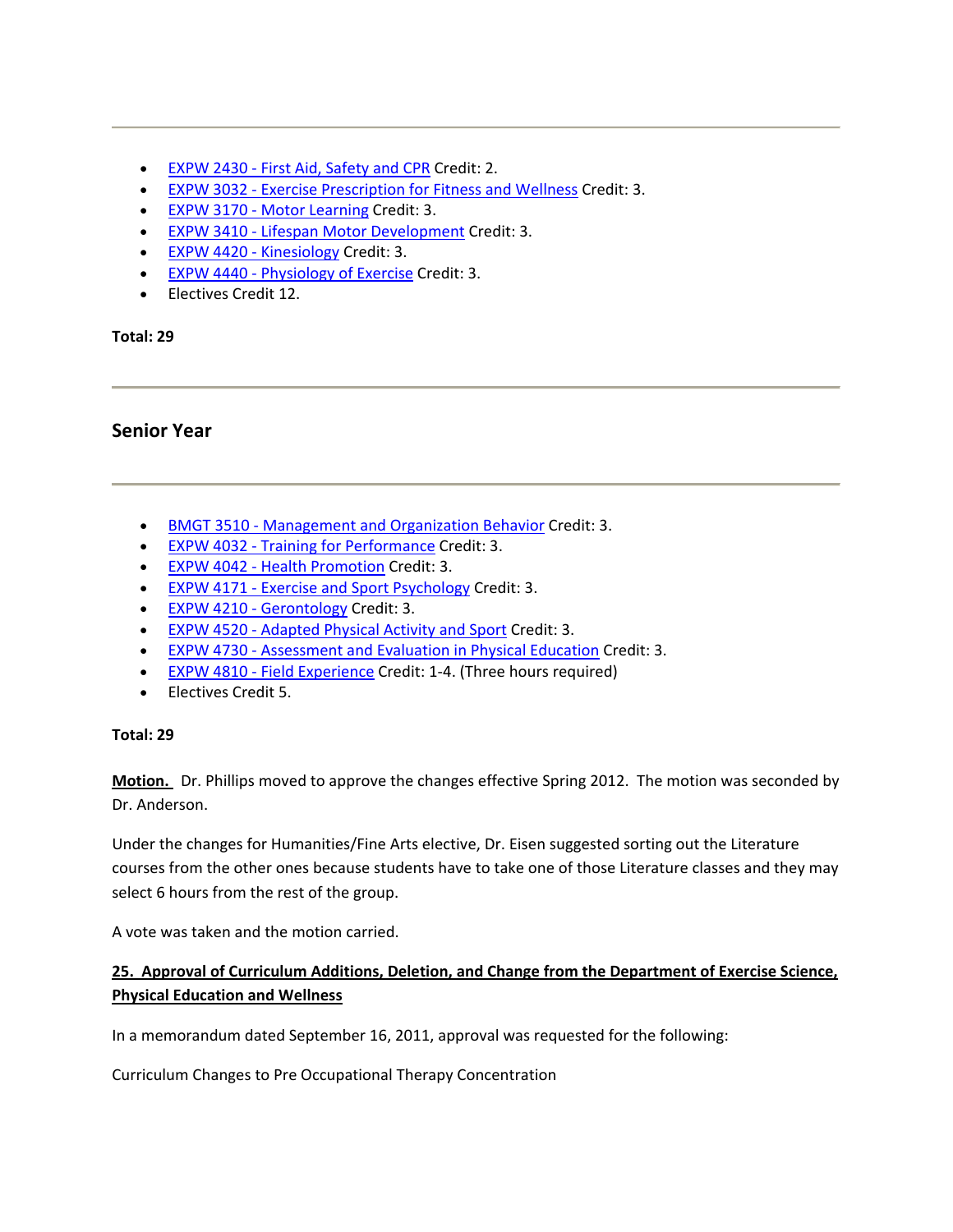# Curriculum Additions:

- 1. EXPW 3032 (Exercise Prescription for Fitness & Wellness) to the junior year Pre‐OT program of study.
- 2. BIOL 1110 (General Zoology, 4 hrs)
- 3. BIOL 1120 (General Botany, 4)
- 4. HEC 4210 (Medical Terminology for Human Sciences, 1hr)
- 5. HIT 1010 (RODP Medical Terminology, 3 hrs) to pre-OT directed electives.

# Curriculum Deletions**:**

- 1. EXPW 3070 (Lifetime Wellness & Leisure Activities) from the Pre‐OT program of study (junior year).
- 2. General Medical Terminology 1‐3 directed elective.

# Curriculum Changes :

1. Change MATH 1710 (Pre‐calculus I) to MATH 1710 OR MATH 1130 (College Algebra) in the pre‐ OT program of study (freshman year).

# **After Curriculum for Pre Occupational therapy Concentration**

(**Before Curriculum is available at**: http://www.tntech.edu/expw/programsofstudy/**)**

# **Freshman Year**

- ENGL 1010 Writing I Credit: 3.
- ENGL 1020 Writing II Credit: 3.
- MATH 1530 Elementary Probability and Statistics Credit: 3.
- MATH 1710 Pre-calculus I Credit: 3 OR
- MATH 1130 College Algebra Credit 3.
- EXPW 1021 Connection to Exercise Science, Physical Education, and Wellness.
- EXPW 1022 ‐ Introduction to Exercise Science, Physical Education, and Wellness
- EXPW 1150 ‐ Care and Prevention of Athletic Injuries Credit: 3.
- SOC 1010 Introduction to Sociology Credit: 3.
- CSC 1100 Introduction to Computing Credit: 3. or
- DS 2810 Computer Applications in Business Credit: 3.
- Electives Credit 8.

# **Total: 32**

# **Sophomore Year**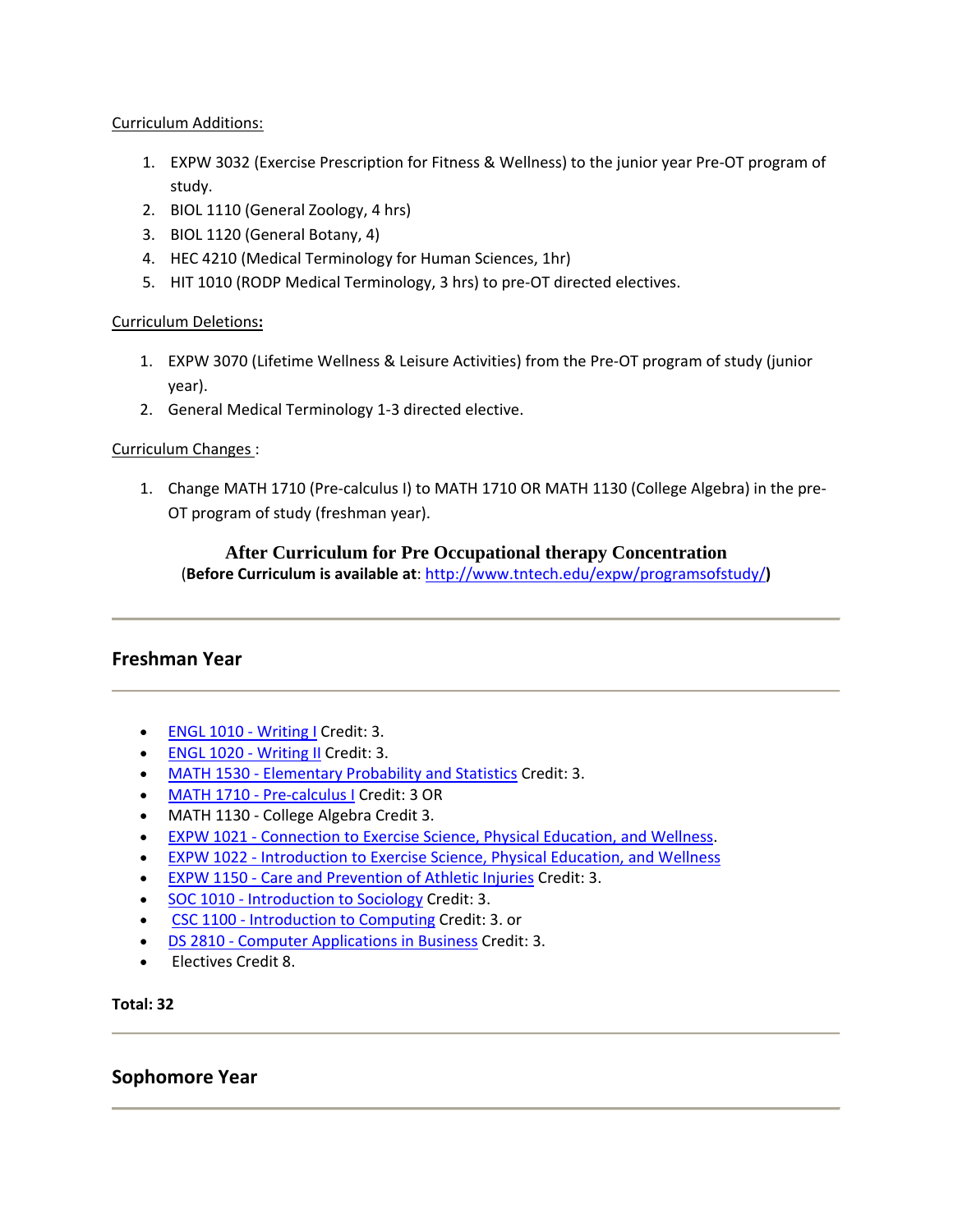- BIOL 2010 Human Anatomy and Physiology I Credit: 4.
- BIOL 2020 Human Anatomy and Physiology II Credit: 4.
- ENGL 2130 ‐ American Literature Credit: 3. or
- ENGL 2230 British Literature Credit: 3. or
- ENGL 2330 ‐ World Literature Credit: 3.
- HEC 1030 ‐ Introduction to Nutrition Credit: 2.
- HIST 2010 American History I Credit: 3.
- HIST 2020 American History II Credit: 3.
- Humanities/Fine Arts Elective Credit 3. $<sup>1</sup>$ </sup>
- PSY 2010 General Psychology Credit: 3.
- SPCH 2410 Introduction to Speech Communication Credit: 3. or
- PC 2500 Communicating in the Professions Credit: 3.
- Electives Credit 3.

# **Junior Year**

- EXPW 2130 ‐ Concepts of Comprehensive Health Credit: 3.
- EXPW 2430 First Aid, Safety and CPR Credit: 2.
- EXPW 3410 ‐ Lifespan Motor Development Credit: 3.
- $\bullet$  x
- EXPW 3032. Exercise Prescription for Fitness & Wellness. Credit 3.
- EXPW 3170 Motor Learning Credit: 3.
- EXPW 4171 Exercise and Sport Psychology Credit: 3.
- SPED 3031 Physical Management and Support Services for Orthopedic, Motor and Health Impaired Credit: 3.
- Humanities/Fine Arts Elective Credit 3.<sup>1</sup>
- Electives Credit 8.

# **Total: 31**

# **Senior Year**

- EXPW 4210 Gerontology Credit: 3.
- EXPW 4420 Kinesiology Credit: 3.
- EXPW 4440 Physiology of Exercise Credit: 3.
- EXPW 4520 ‐ Adapted Physical Activity and Sport Credit: 3.
- EXPW 4730 ‐ Assessment and Evaluation in Physical Education Credit: 3.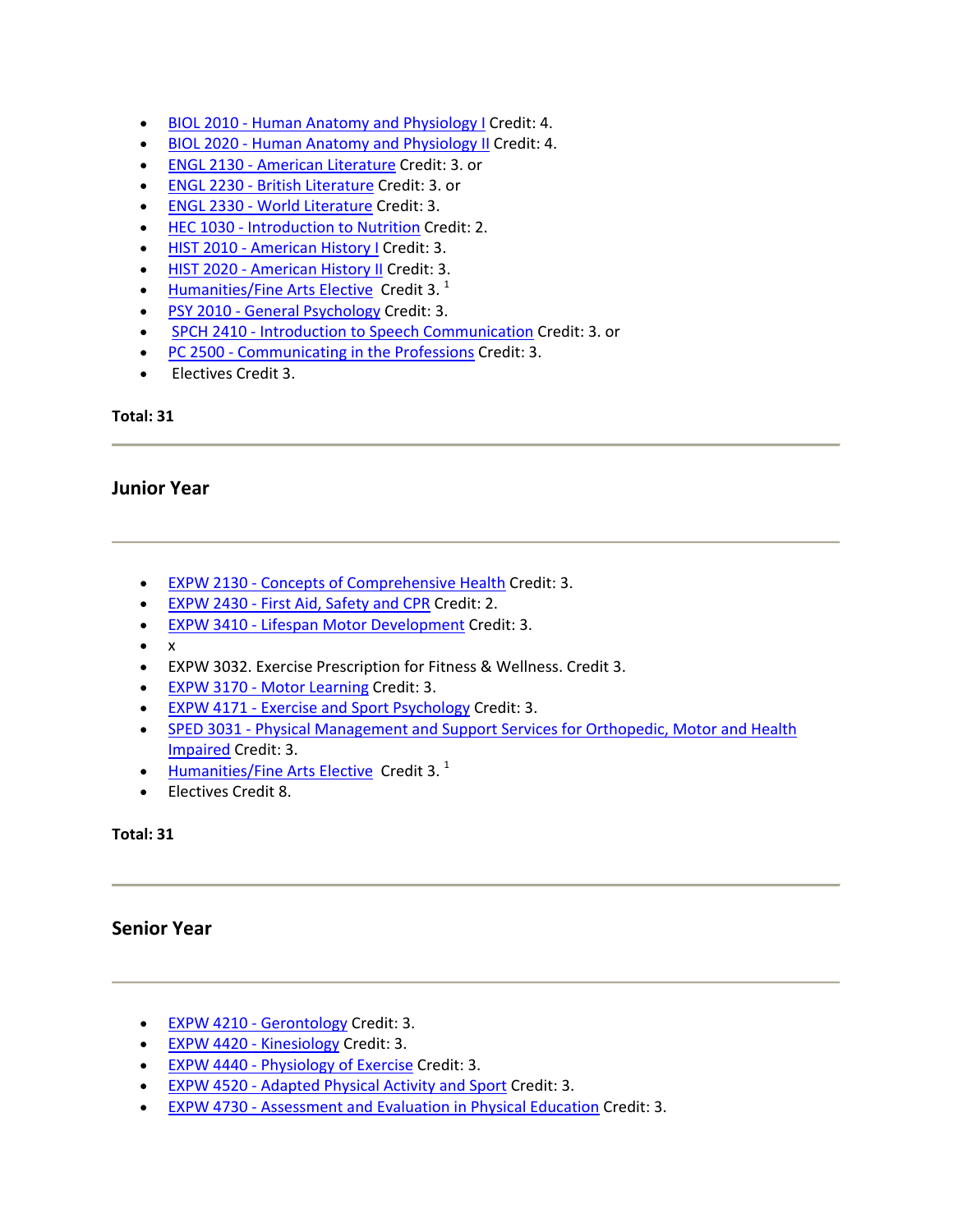- EXPW 4810 Field Experience Credit: 1-4. (Three hours required)
- Electives Credit 8.

# **Note:**

 $1$  Select a humanities/fine arts elective.

#### **Directed Electives**

- BIOL 1110 General Zoology Credit 4.
- BIOL 1120 General Botany Credit 4.
- BIOL 3140 ‐ Cellular Biology Credit 4.
- CHEM 1110 General Chemistry | Credit 4.
- CHEM 1120 General Chemistry II Credit 4.
- HEC 4210 Medical Terminology for Human Sciences Credit 1.
- HIT 1010 Medical Terminology Credit 3. (RODP Course)
- PHYS 2010 Algebra-based Physics I Credit 4.
- PHYS 2020 Algebra-based Physics II Credit 4.
- PSY 3200 Developmental Psychology Credit 3.
- PSY 4160 (5160) ‐ Abnormal Psychology Credit 3.

**Motion.** Dr. Phillips moved to approve the changes effective Spring 2012. The motion was seconded by Dr. Smith and carried.

# **Reorganization of the Department of Music and Art – Informational Only**

In a memorandum dated October 17, 2011, the following was presented as an informational item only.

The College of Education formally requests authorization to reorganize the Department of Music and Art into two separate departments effective AY 2012‐2013. Support for reorganizing into distinct departments is quite extensive:

- The Music and Art Faculty, along with the members of the College of Education Leadership Council, have voted unanimously to request that separate departments of Art and Music be formed for the mutual benefit of both academic programs.
- The Appalachian Center for Craft fully endorses this reorganization.
- Accrediting agencies NASAD and NASM have noted the shortcomings of the current arrangement of a joint Department of Music and Art.
- Discussions within the College and with Academic Affairs have now progressed to the point where a cost-effective plan has been developed.
- Professor Arthur LaBar has announced his intention to retire as chair of the Department of Music and Art effective August 1, 2012. Therefore, the search for a new department chair must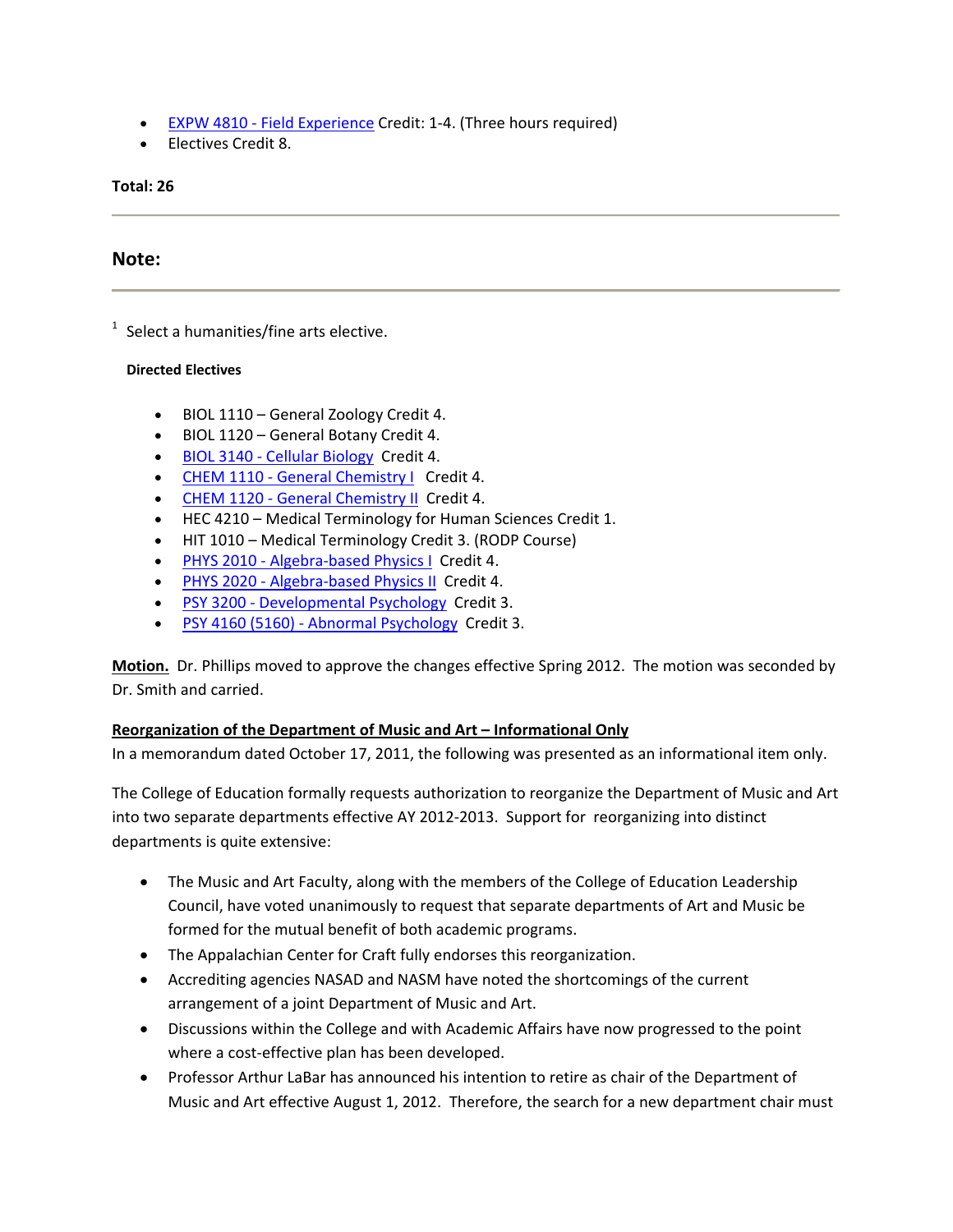be conducted within the current academic year. A search for a chair of both Music and Art has always been challenging because of the very limited pool of candidates with expertise in both academic areas.

The departmental faculty, the department chair, the Director of the Appalachian Center for Craft, the Associate Dean, and the Interim Dean of the College of Education all support the formation of the Department of Art and the Department of Music. In addition, it is advocated that a Chair of Art/Executive Director of the Appalachian Center for Craft and a separate Director at the Craft Center be appointed to better achieve the goals of the newly formed department.

This reorganization plan promises a strong focus upon developing a new graphic design program in the Art Department at the main campus and additional recruitment efforts at both the main campus and the Craft Center. The anticipated start‐up costs for this reorganization are primarily contained within the College. A five‐year "Action Plan" has been created for the proposed Department of Art, and it includes the development of a Graphic Design program which would be implemented in AY 2014‐2015.

# **27. Approval of Course and Curriculum Changes from the Department of Manufacturing and Industrial Technology**

In a memorandum dated October 5, 2011, approval was requested for the following:

Course Change: From: MIT 4220. Industrial Automation. Lec. 2. Lab. 2. Credit 3. Prerequisite: MIT 3060, MIT 4210.

To:

MIT 4220. Industrial Automation and Robotics. Lec. 2. Lab. 2. Credit 3. Prerequisite: MIT 3060.

# From:

MIT 4990. Special Problems. Lec. 1. Lab. 4. Credit 3. Prerequisite: Senior standing. Investigations of industrial topics in the students area of interest. May not be repeated for improvement of grade.

To:

MIT 4990 Special Problems Lec. 1, Lab. 4. Credit 3

Prerequisite: Senior standing. Investigations of industrial topics in the students area of interest. May be taken under different subtitles to a maximum of six credits. A particular topic may be offered at most twice under the MIT 4990 number.

# Curriculum Changes:

- 1. Change the required "ECON 2010" **to** ECON 2020.
- 2. Delete DS 2810 and ECON 2020 from the Business Electives list.
- 3. Delete ECE 3835 from the Technical Electives list.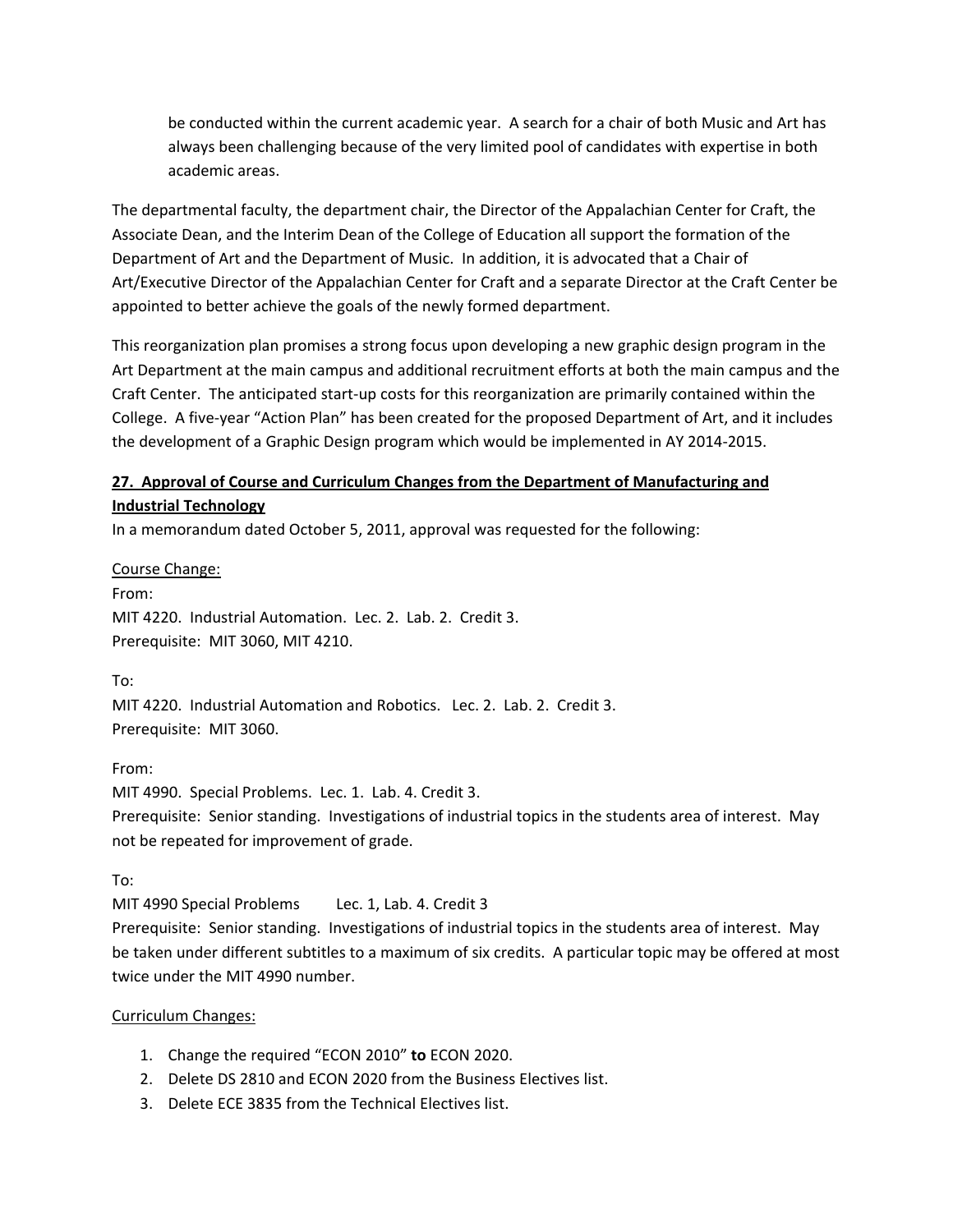# **BS Industrial Technology (BSIT)**

| <b>Freshman Year</b>                              |                                                                                                  | Sem.<br>Hrs.   | <b>Sophomore Year</b>                         |                                                                            | Sem.<br>Hrs.   |
|---------------------------------------------------|--------------------------------------------------------------------------------------------------|----------------|-----------------------------------------------|----------------------------------------------------------------------------|----------------|
| <b>ENGR 1110</b>                                  | <b>Engineering Graphics</b>                                                                      | $\overline{2}$ | <b>ECON 2010 OR</b><br><b>ECON 2020</b>       | <b>Principles of Microeconomics</b><br><b>Principles of Macroeconomics</b> | 3              |
| ENGR $1120^2$                                     | Programming for Engineers                                                                        | $\overline{2}$ | ENGL 2130, 2230, or 2330                      |                                                                            | 3              |
| <b>CHEM 1010</b><br><b>OR CHEM 1110</b>           | Introduction to Chemistry I<br>General Chemistry I                                               | 4              | <b>HIST 2010</b>                              | American History I                                                         | 3              |
| <b>ENGL 1010</b>                                  | Writing I                                                                                        | 3              | <b>HIST 2020</b>                              | American History II                                                        | 3              |
| <b>ENGL 1020</b>                                  | Writing II                                                                                       | 3              | PC 2500 or SPCH 2410                          |                                                                            | 3              |
| <b>MIT 1110</b>                                   | Introduction to Manufacturing<br>Technology                                                      | 3              | <b>PHYS 2010</b><br>OR<br>PHYS 2110 +<br>2111 | Algebra-based Physics I<br>Calculus-based Physics I + Lab                  | $\overline{4}$ |
| <b>MATH 1720</b>                                  | Pre-calculus II                                                                                  | 3              | <b>PHYS 2020 OR</b><br>PHYS 2120 +<br>2121    | Algebra-based Physics II<br>Calculus-based Physics II + Lab                | $\overline{4}$ |
| MATH 1830 +<br>MIT 1835<br>OR<br><b>MATH 1910</b> | Concepts of Calculus +<br><b>Calculus for Engineering</b><br><b>Technology Lab</b><br>Calculus I | 4              | <b>MIT 2000</b>                               | <b>Occupational Safety</b>                                                 | 2              |
| Humanities/Fine Arts Electives                    |                                                                                                  | 6              | <b>PSY 2010</b>                               | General Psychology                                                         | 3              |

Leading to the Bachelor of Science in Industrial Technology Degree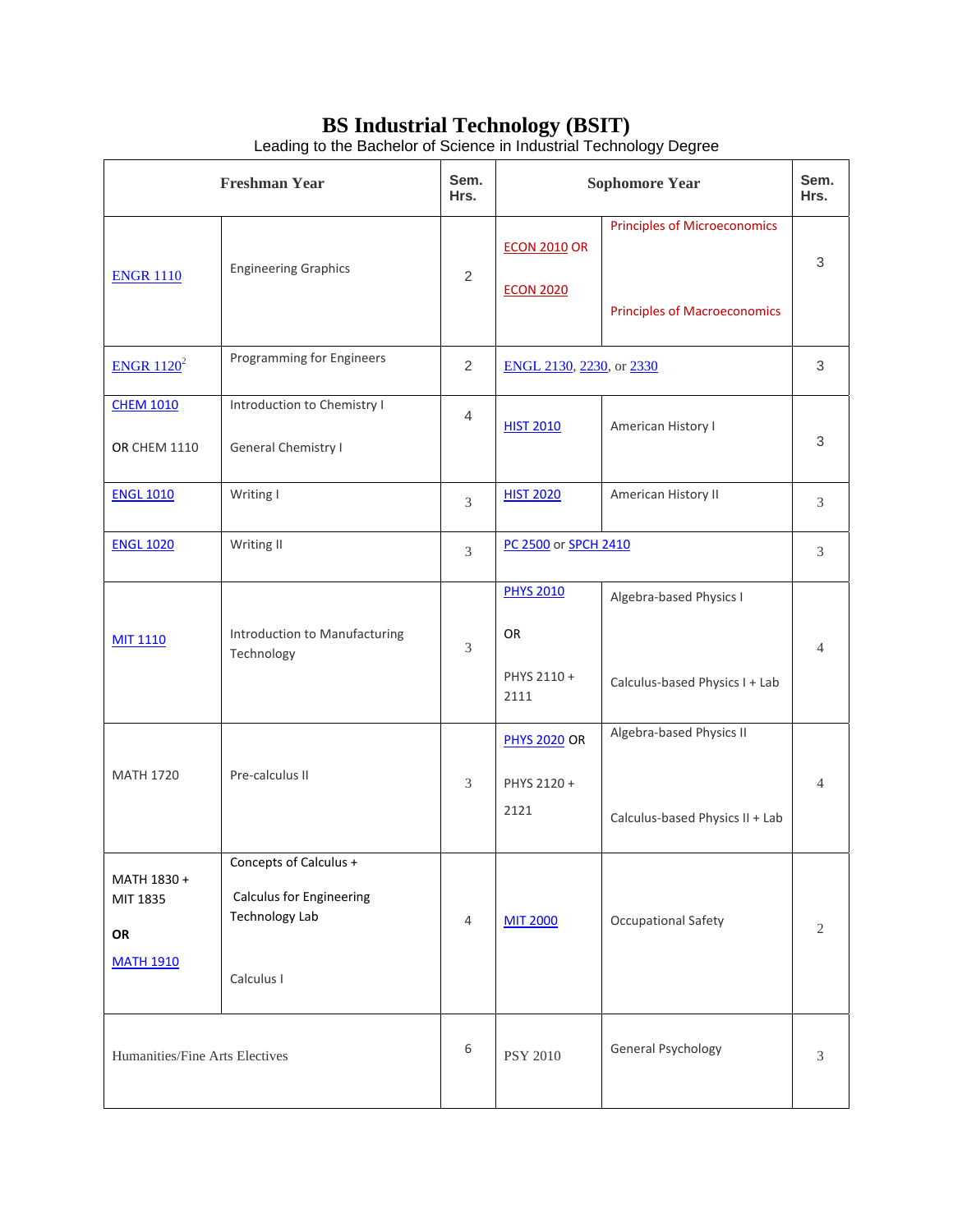| $ENGR$ 1020 <sup>1</sup> | Connections to Engineering &<br>Technology                      | $\overline{\mathbf{1}}$ | MIT 2400                            | Statics and Strength of<br>Materials     | 3            |
|--------------------------|-----------------------------------------------------------------|-------------------------|-------------------------------------|------------------------------------------|--------------|
|                          |                                                                 |                         | <b>MIT 2063</b>                     | <b>Metal Manufacturing</b><br>Technology | 3            |
|                          | Total                                                           | 31                      |                                     | Total                                    |              |
| <b>Junior Year</b>       |                                                                 | Sem.<br>Hr.             |                                     | <b>Senior Year</b>                       |              |
| <b>BMGT 3510</b>         | Management and Organization<br>Behavior                         | 3                       | <b>ACCT 3720</b>                    | Survey of Accounting                     | 3            |
| <b>ECON 3610</b>         | <b>Business Statistics I</b>                                    | 3                       |                                     | Business Elective <sup>3</sup>           | 3            |
| <b>ME 3110</b>           | Physical Metallurgy and Heat<br>Treatment                       | 3                       | <b>DS 3520</b>                      | <b>Operations Management</b>             | 3            |
| MIT 3000                 | Principles of Metal Casting                                     | 2                       | <b>MIT 4200</b>                     | <b>Industrial Electronics</b>            | 3            |
| <b>MIT 3060</b>          | <b>Computer Numerical Control</b><br><b>Machining Practices</b> | 3                       | <b>MIT 4310</b>                     | Plant Layout and Materials<br>Handling   | 3            |
| <b>MIT 3130</b>          | Maintenance Technology I                                        | 3                       | <b>MIT 4610</b>                     | <b>Engineering Technology</b><br>Seminar | $\mathbf{1}$ |
| <b>MIT 3200</b>          | Applied Electricity and Electronics                             | 3                       | <b>MIT 4620</b>                     | <b>Industrial Projects</b>               | 3            |
| <b>MIT 3301</b>          | Cad for Technology                                              | $\mathfrak{2}$          | Technical<br>Electives <sup>4</sup> | Technical Electives <sup>4</sup>         | 6            |
| <b>MIT 3403</b>          | Applied Machine Elements                                        | 3                       |                                     |                                          |              |
| <b>MIT 3700</b>          | Manufacturing Cost Estimating                                   | 2                       |                                     |                                          |              |
| <b>MIT 3710</b>          | Methods Design                                                  | $\overline{2}$          |                                     |                                          |              |
| <b>MIT 3730</b>          | <b>Quality Assurance</b>                                        | $\mathfrak{2}$          |                                     |                                          |              |
| <b>Total</b>             |                                                                 | 31                      |                                     | 25                                       |              |